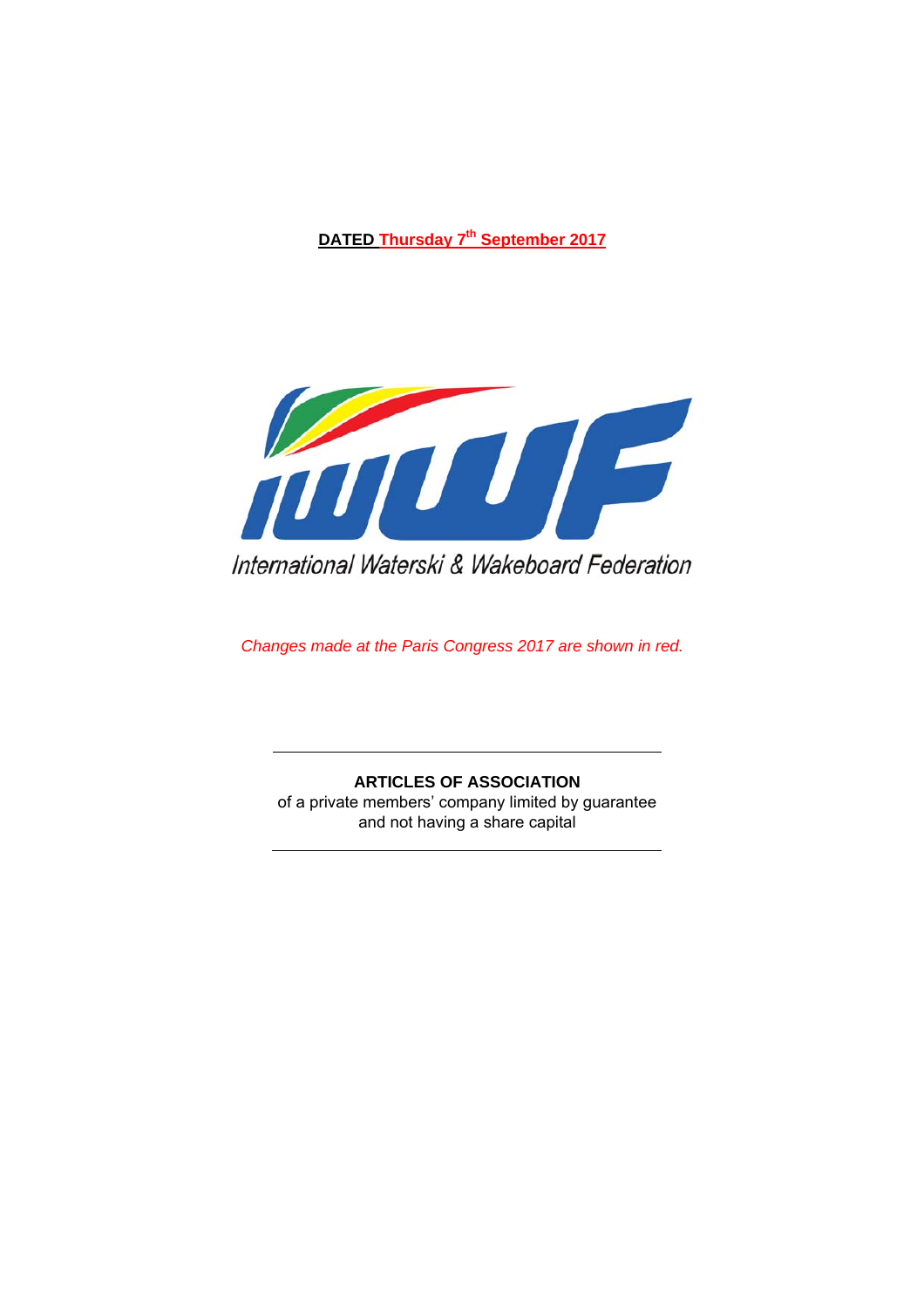### **THE COMPANIES ACTS 1985 TO 1989**

**\_\_\_\_\_\_\_\_\_\_\_\_\_\_\_\_\_\_\_\_\_\_\_\_\_\_\_\_\_\_\_\_\_\_\_\_\_\_\_\_\_\_\_\_\_\_\_\_\_\_\_\_\_** 

### **PRIVATE MEMBERS' COMPANY LIMITED BY GUARANTEE AND NOT HAVING A SHARE CAPITAL**  \_\_\_\_\_\_\_\_\_\_\_\_\_\_\_\_\_\_\_\_\_\_\_\_\_\_\_\_\_\_\_\_\_\_\_\_\_\_\_\_\_\_\_\_\_\_\_\_\_\_\_\_\_

### **ARTICLES OF ASSOCIATION**

#### **OF**

#### **INTERNATIONAL WATERSKI & WAKEBOARD FEDERATION LIMITED**

#### GENERAL

1 The regulations contained in Table C in the Schedule to the Companies (Tables A to F) Regulations 1985 shall not apply to the Governing Body (as hereinafter defined) and the following shall constitute the regulations of the Governing Body (as hereinafter defined).

- 2 In these Articles except where the context otherwise requires:-
- (a) the following words and expressions shall have the meanings assigned to them, namely:-

| Act                                           | Means the Companies Act 1985, and any<br>statutory modification or amendment or re-<br>enactment thereof.                                                                                                                                                         |
|-----------------------------------------------|-------------------------------------------------------------------------------------------------------------------------------------------------------------------------------------------------------------------------------------------------------------------|
| <b>Affiliate Member</b>                       | Means a National Federation that has been<br>admitted to Membership in accordance with<br>these Articles as a Guarantee Member with such<br>rights of Membership as set forth in these<br>Articles; and "Affiliate Membership" shall be<br>construed accordingly. |
| <b>Annual Congressional</b><br><b>Meeting</b> | the<br>Governing<br>Body's<br>biennial<br>Means<br>Congressional Meeting.                                                                                                                                                                                         |
| <b>Annual Report</b>                          | Shall have the meaning ascribed to it in Article<br>66.                                                                                                                                                                                                           |
| <b>Articles</b>                               | Means the articles of association from time to<br>time of the Governing Body and " <b>Article</b> " shall<br>be construed accordingly.                                                                                                                            |
| <b>Athletes Commission</b>                    | Means a committee of the Executive Board<br>established in accordance with these Articles for<br>the purpose of representing the interests of<br>Water Skiers throughout the world.                                                                               |
| <b>Athletes Commission</b><br>Representative  | Means any representative of the Athletes<br>Commission as duly appointed by the Athletes<br>Commission pursuant to these Articles and more<br>particularly described under Articles 62(g) and<br>$69(d)$ .                                                        |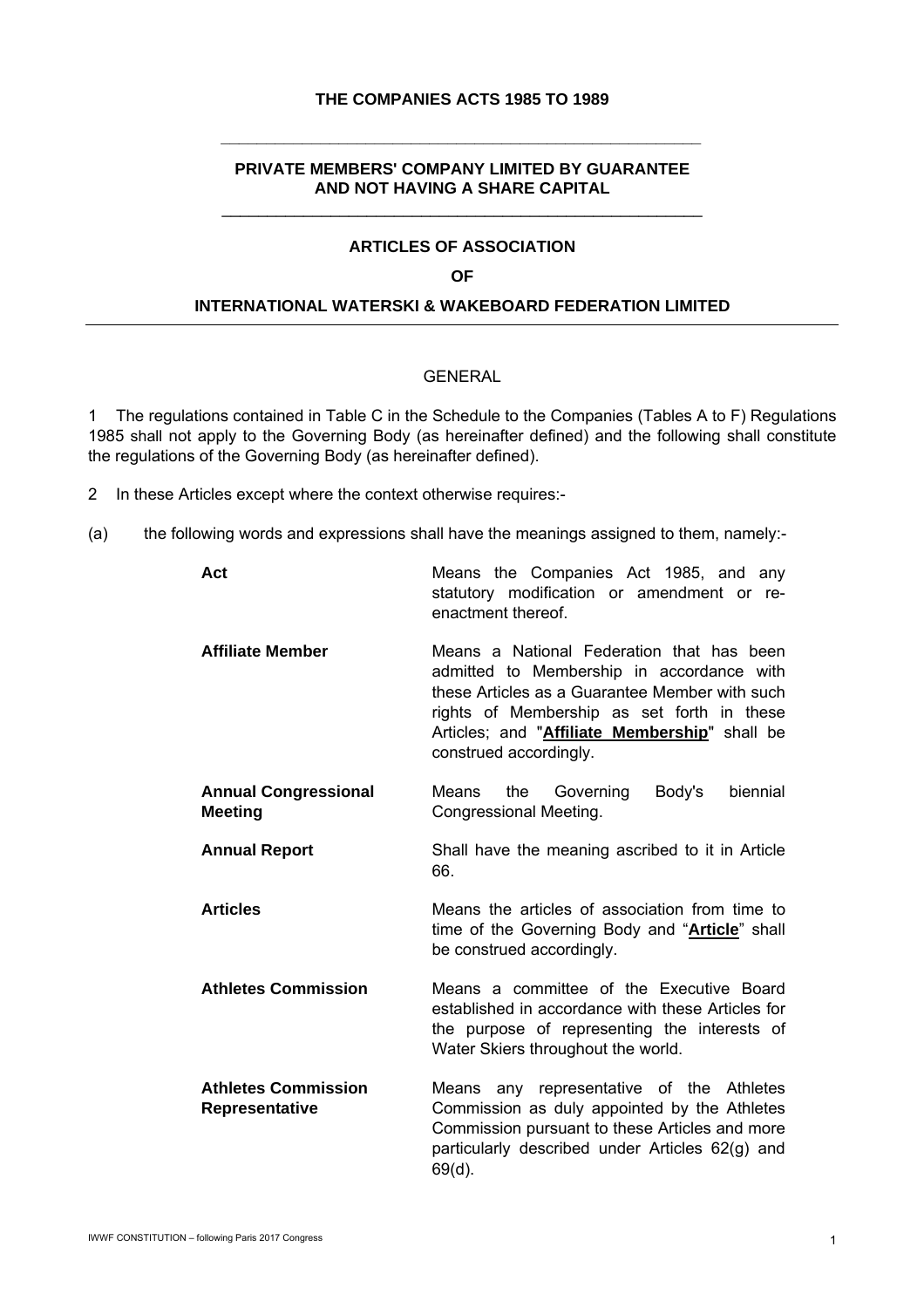| <b>Board Meeting</b>                   | Means a meeting of the Executive Board<br>properly convened and held in accordance with<br>these Articles.                                                                                                                                                                                 |
|----------------------------------------|--------------------------------------------------------------------------------------------------------------------------------------------------------------------------------------------------------------------------------------------------------------------------------------------|
| <b>Bureau</b>                          | Means a committee of the Executive Board<br>constituted in accordance with these Articles and<br>with powers delegated thereto by the Executive<br>Board to administer the day-to-day affairs of the<br>Body<br>between Congressional<br>Governing<br>Meetings.                            |
| <b>Bureau Term of Office</b>           | Shall have the meaning ascribed to it in Articles<br>83 and 87.                                                                                                                                                                                                                            |
| <b>Bye-laws</b>                        | Means the Governing Body's further rules of<br>administration, procedure, interpretation and<br>such other matters deemed necessary or<br>desirable and published and amended by the<br>Executive Board from time to time and contained<br>in the Handbook.                                |
| <b>Committee</b>                       | Means any committee of the Executive Board,<br>including (but not limited to) the Bureau,<br>constituted and established in accordance with<br>these Articles.                                                                                                                             |
| <b>Confederation</b>                   | shall<br>Means<br>geographical areas<br>be<br>as<br>designated by the Executive Board from time to<br>time.                                                                                                                                                                                |
| <b>Confederation</b><br>Representative | Means any representative from each Continental<br>Confederation as further described in Article 14.                                                                                                                                                                                        |
| <b>Congress</b>                        | the general assembly of Affiliated<br>Means<br>Members and "Congressional Meeting" shall<br>be construed accordingly.                                                                                                                                                                      |
| <b>Constitution</b>                    | Means the Memorandum and Articles.                                                                                                                                                                                                                                                         |
| <b>Continental Confederation</b>       | Means a federation of Affiliate Members from<br>each Confederation as further described in<br>Articles 14 to 18 (inclusive) and admitted to<br>Membership in accordance with these Articles as<br>a Guarantee Member and with such rights of<br>Membership as set forth in these Articles. |
| <b>Director</b>                        | Means a member of the Executive Board elected<br>accordance<br>with<br>these<br>Articles<br>in.<br>and<br>"Directorship" shall be construed accordingly.                                                                                                                                   |
| <b>Division</b>                        | Means the following water ski divisions (and<br>such other water ski divisions as may be<br>established from time to time by the Executive<br>published in the Handbook):<br>Board<br>and<br>Barefoot,<br>Cableski, Disabled,<br>Racing,<br>Tournament, Wakeboard Boat and Wakeboard       |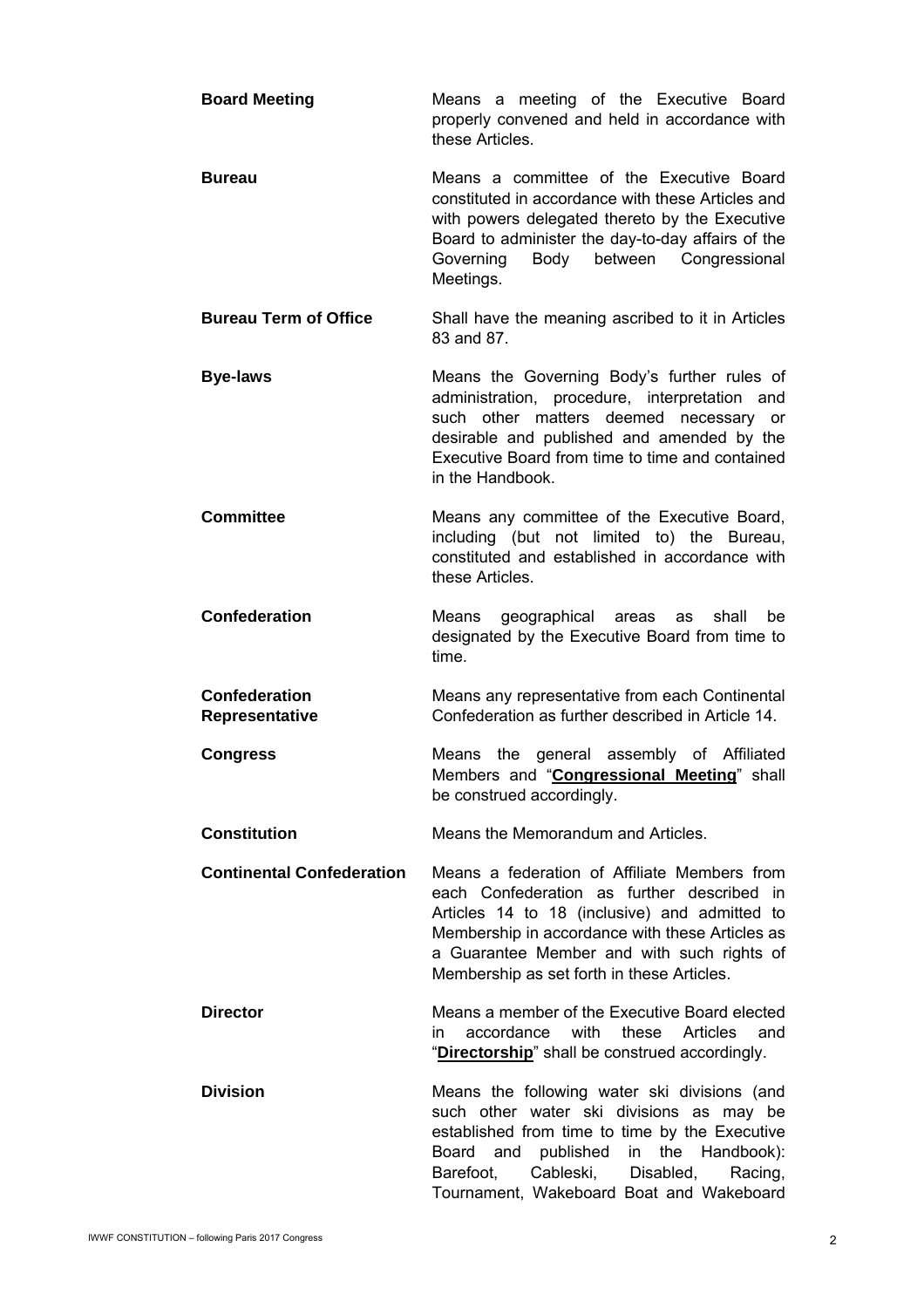Cable.

| <b>Divisional Council</b>                            | Means a Committee constituted in accordance<br>Articles<br>with<br>these<br>and<br>more<br>particularly<br>described under Articles 125 to 128 (inclusive).                                                                                                                                                                 |
|------------------------------------------------------|-----------------------------------------------------------------------------------------------------------------------------------------------------------------------------------------------------------------------------------------------------------------------------------------------------------------------------|
| <b>Divisional Council</b><br>Representative          | Means any representative of any Divisional<br>Council duly appointed in accordance with these<br>Articles and more particularly described under<br>Article 127.                                                                                                                                                             |
| <b>Executive Board</b>                               | Means the board of directors constituted in<br>accordance with these Articles.                                                                                                                                                                                                                                              |
| <b>Executive Director</b>                            | Means any person appointed by the Executive<br>Board in accordance with Article 136.                                                                                                                                                                                                                                        |
| <b>Executive Board Term of</b><br><b>Office</b>      | Shall have the meaning ascribed to it in Article<br>72.                                                                                                                                                                                                                                                                     |
| <b>Extraordinary</b><br><b>Congressional Meeting</b> | Means any Congressional Meeting (other than<br>an Annual Congress) convened and held in<br>accordance with these Articles.                                                                                                                                                                                                  |
| <b>Former Governing Body</b>                         | the<br>non-political<br>worldwide<br>Means<br>unincorporated members' association of National<br>Federations known as the 'International Waterski<br>Federation' (IWSF).                                                                                                                                                    |
|                                                      |                                                                                                                                                                                                                                                                                                                             |
| <b>Governing Body</b>                                | Means the 'International Waterski & Wakeboard<br>Federation' (IWWF) incorporated under the laws<br>of England and Wales as a private company<br>limited by guarantee and not having a share<br>capital.                                                                                                                     |
| <b>Guarantee Member</b>                              | Means any person whose liability to the<br>Governing Body shall be limited in such manner<br>as set forth in the Memorandum.                                                                                                                                                                                                |
| <b>Handbook</b>                                      | Means a handbook approved and published by<br>the Executive Board from time to time that<br>Bye-laws and<br>other<br>contains<br>the<br>such<br>information,<br>regulations<br>directives<br>and<br>concerning the affairs of the Governing Body<br>and such technical rules and regulations that<br>apply to Water Skiing. |
| <b>Honorary Member</b>                               | Means a person who has been admitted to<br>Membership in accordance with these Articles as<br>Guarantee Member with such rights of<br>a<br>Membership as set forth in these Articles; and<br>"Honorary Membership" shall be construed<br>accordingly.                                                                       |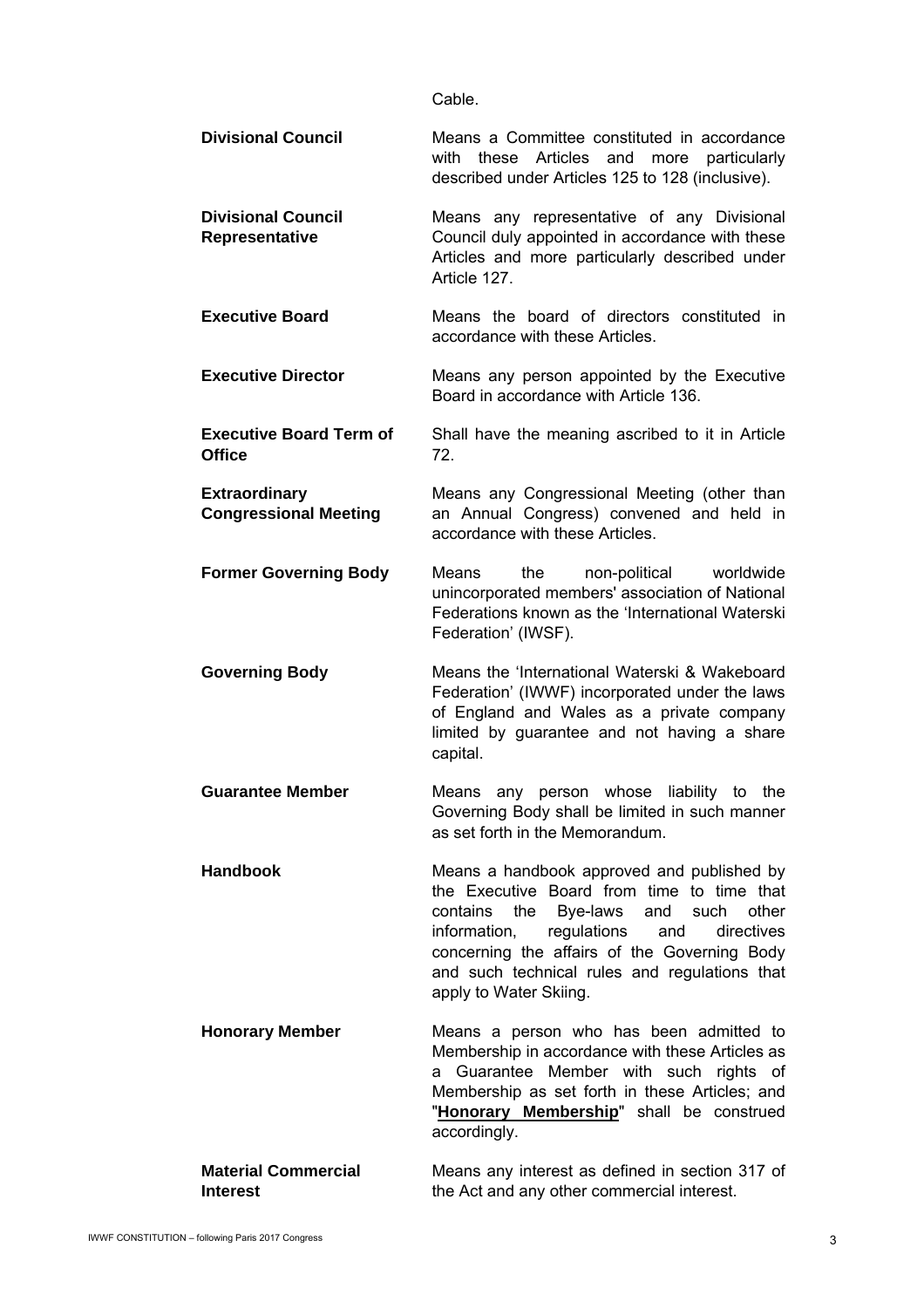- **Members Means Affiliate Members, Honorary Members,** Patron Members and Continental Confederations only and "**Membership**" shall be construed accordingly.
- **Memorandum** Means the memorandum of association from time to time of the Governing Body.
- **National Federation** Means the organisation, federation or association recognised as the controlling or governing body in its own country of Water Skiing.
- **Offices** Means the registered office from time to time of the Governing Body.
- **Patron Member Means** any person or corporation or unincorporated organisation who has been admitted to Membership in accordance with these Articles as a Guarantee Member with such rights of Membership as set forth in these Articles; and "**Patron Membership**" shall be construed accordingly.
- **President Means the president of the Governing Body as** duly elected in accordance with these Articles.
- **President Emeritus** Means the honorary office of president emeritus of the Governing Body as more particularly described in Articles 73 to 77 (inclusive).
- **Secretary General** Means the secretary general of the Governing Body as duly elected in accordance with these Articles.
- **Subscription** Means the subscription fee payable by the Members in accordance with these Articles.
- **Telephonic Meeting 6.1 Means any meeting conducted by means of** audio and/or audio/visual or other similar communication media now or in the future developed excluding such means of communication media which do not permit positive and authentic identification of all attendees and person(s) present.
- **Term of Office** Shall have the meaning ascribed to it in Article 120.
- **Treasurer Treasurer 19.1 Means the financial Director of the Governing** Body as duly elected in accordance with these Articles.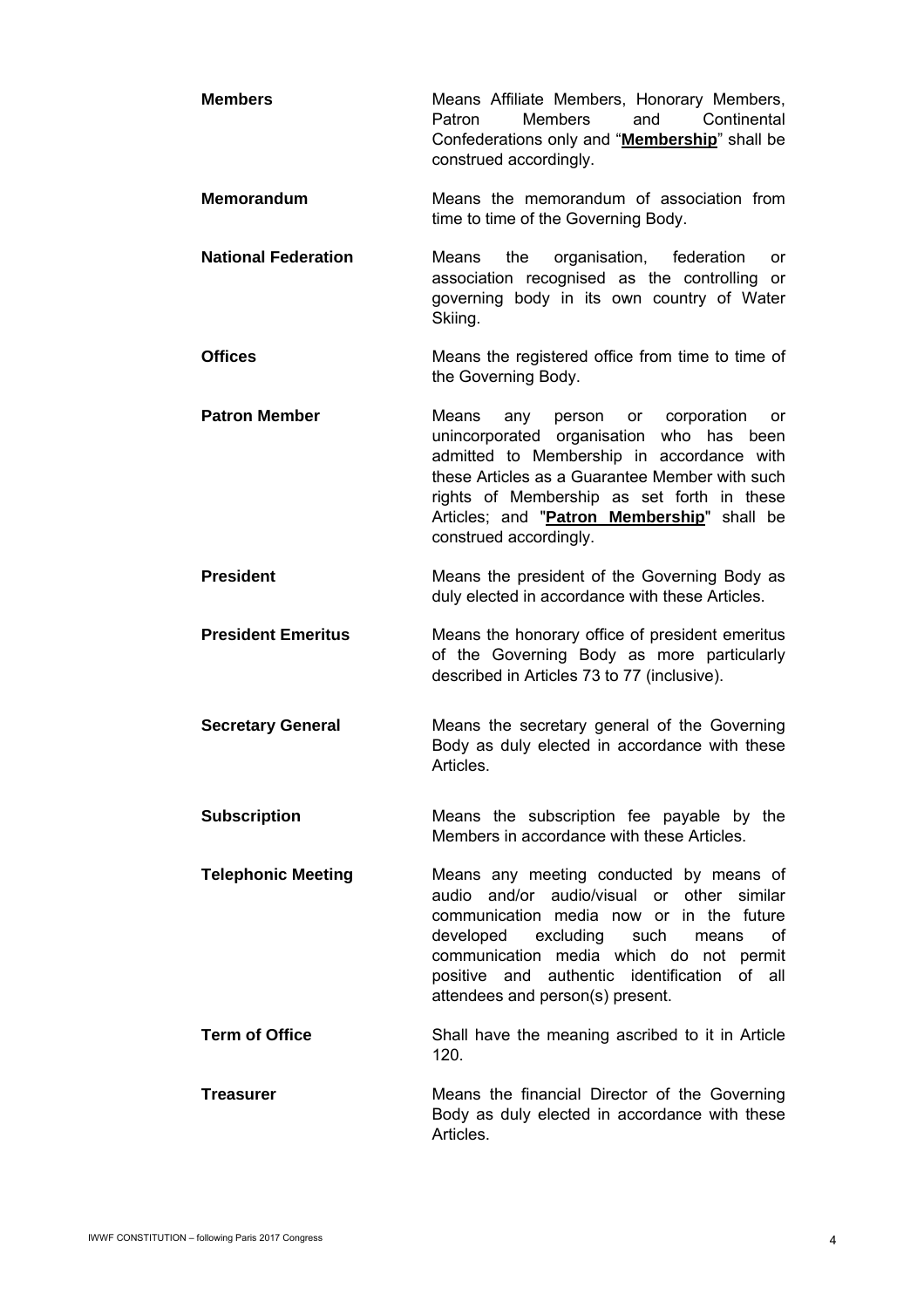**Water Skiing Means the sport of water skiing as defined by** the Executive Board from time to time and published in the Handbook, and "**Water Skier**" shall be construed accordingly.

(b) expressions referring to writing shall, unless the contrary intention appears, be construed as including references to printing, lithography, photography and other modes of representing or reproducing words in a visible form;

(c) words importing the masculine shall include the feminine and words in the singular shall include the plural and vice-versa;

(d) words importing persons shall include corporations, partnerships and unincorporated associations;

(e) subject as aforesaid and unless the context otherwise requires, words or expressions contained in these Articles shall bear the same meaning as in the Act, or any statutory modification thereof in force at the date on which these Articles become binding on the Governing Body;

(f) a special or extraordinary resolution shall be effective for any purpose for which an ordinary resolution is expressed to be required under any provision of these articles and a special resolution shall be effective for any purpose for which an extraordinary resolution is expressed to be required under any provision of these articles; and

(g) headings and titles are used for ease of reference only and do not affect the interpretation of these Articles.

# **OBJECTS**

3 The Governing Body is established for the purposes expressed in the Memorandum.

# LANGUAGES

4 The official language of the Governing Body is English. The Executive Board may, in its discretion, arrange for translations and / or interpretations of the Constitution and Bye-laws into other languages.

#### AFFILIATE MEMBERS

5 Any person may apply to the Governing Body for admission as an Affiliate Member if it is:

(a) recognised by the government or authorities of its country as the sole governing body of Water Skiing in its country; and / or

(b) the most representative body of Water Skiing in its country.

6 Such application shall be made in writing, signed by the applicant and shall be in such form as the Executive Board may from time to time prescribe, and shall be accompanied by:

(a) the written constitution of the applicant; and

(b) documentary evidence that it has satisfied one or both of the pre-requisites of application set out in Article 5; and

(c) a list of the names, addresses, email addresses, telephone and facsimile numbers of the principal office bearers of the applicant, and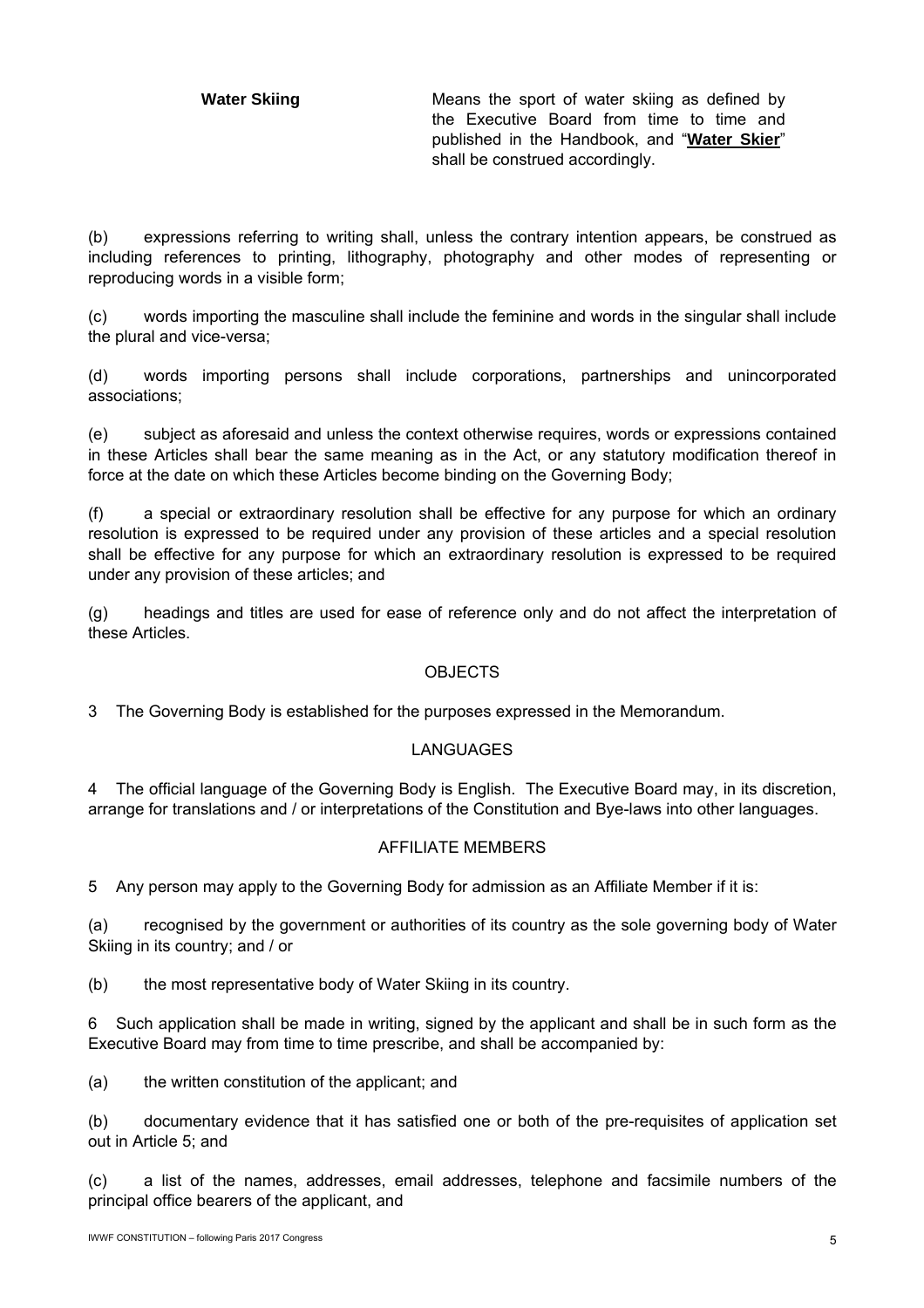(d) a sum of money equivalent to the then current Subscription. If the application is approved, the payment shall be put towards the Subscription due in respect of the applicant's first year of Affiliate Membership; if the application is not approved, the payment shall be returned to the applicant forthwith.

7 Each application for Affiliate Membership of the Governing Body must be received at the Offices not less than thirty (30) days prior to the date scheduled for the next following Annual Congress. The Executive Board shall review any and all such applications and shall make recommendations relating thereto during that Annual Congressional Meeting.

8 Each application for Affiliate Membership of the Governing Body shall be considered at Annual Congress and shall be accepted only by special resolution of the Congress. Where, however, any applicant is an existing member of the Former Governing Body as at 31st December 2003, such applicant shall be granted Affiliate Membership provided the provisions of Articles 5 and 6 are, in the determination of the Board fully satisfied, and the provisions of Article 7 and the first sentence of this Article 8 shall, for the avoidance of doubt, not apply in relation to each such applicant. No applicant shall be admitted as an Affiliate Member of the Governing Body unless approved and accepted in accordance with these Articles.

# OTHER TYPES OF MEMBERSHIP

9 Any person who renders, and / or has rendered, outstanding services to the Former Governing Body, the Governing Body, and /or to the cause of Water Skiing, may be eligible for admission as Honorary Member of the Governing Body. Any person or corporation or unincorporated organisation who makes, or has made, periodic monetary contributions to the Former Governing Body and / or the Governing Body in furtherance of its objects, may be eligible for admission as Patron Member of the Governing Body.

10 The Executive Board may, in its discretion, review the person(s) or corporation or incorporated organisation (if any) eligible for Honorary Membership or Patron Membership and may, in its discretion, recommend to the Affiliate Members that such person(s) or corporation or incorporated organisation (if any) be admitted as either Honorary Member or Patron Member of the Governing Body. Such recommendation(s) (if any) shall be dispatched to each Affiliate Member together with the notice of Annual Congress.

11 Each such recommendation shall be considered during Annual Congress and each such recommendation shall be accepted for admission either as Honorary Member or Patron Member if passed by special resolution of the Congress at such Annual Congressional Meeting.

#### **12 Associate Members:**

The Bureau may in its discretion recommend to the Confederation concerned that a National Waterski and/or Wakeboard Association/Federation that does not fulfil all requirements to become a full member be appointed as an Associate Member of the IWWF.

An Associate Member shall pay a yearly fee to the IWWF approved by the Bureau as set out in the byelaws together with such fee as the Confederation may charge. There shall be no limit on the number of Associate Members.

# **13 Affiliated Organisations:**

Any organisation or body that is deemed by the IWWF to be making a positive contribution to the sport of Waterski and/or Wakeboard worldwide may become an Affiliated Organisation. An Affiliated Organisation shall pay a yearly fee approved by the Bureau as set out in the bye-laws.

All applications to become an Affiliated Organisation shall be considered and approved by the Bureau.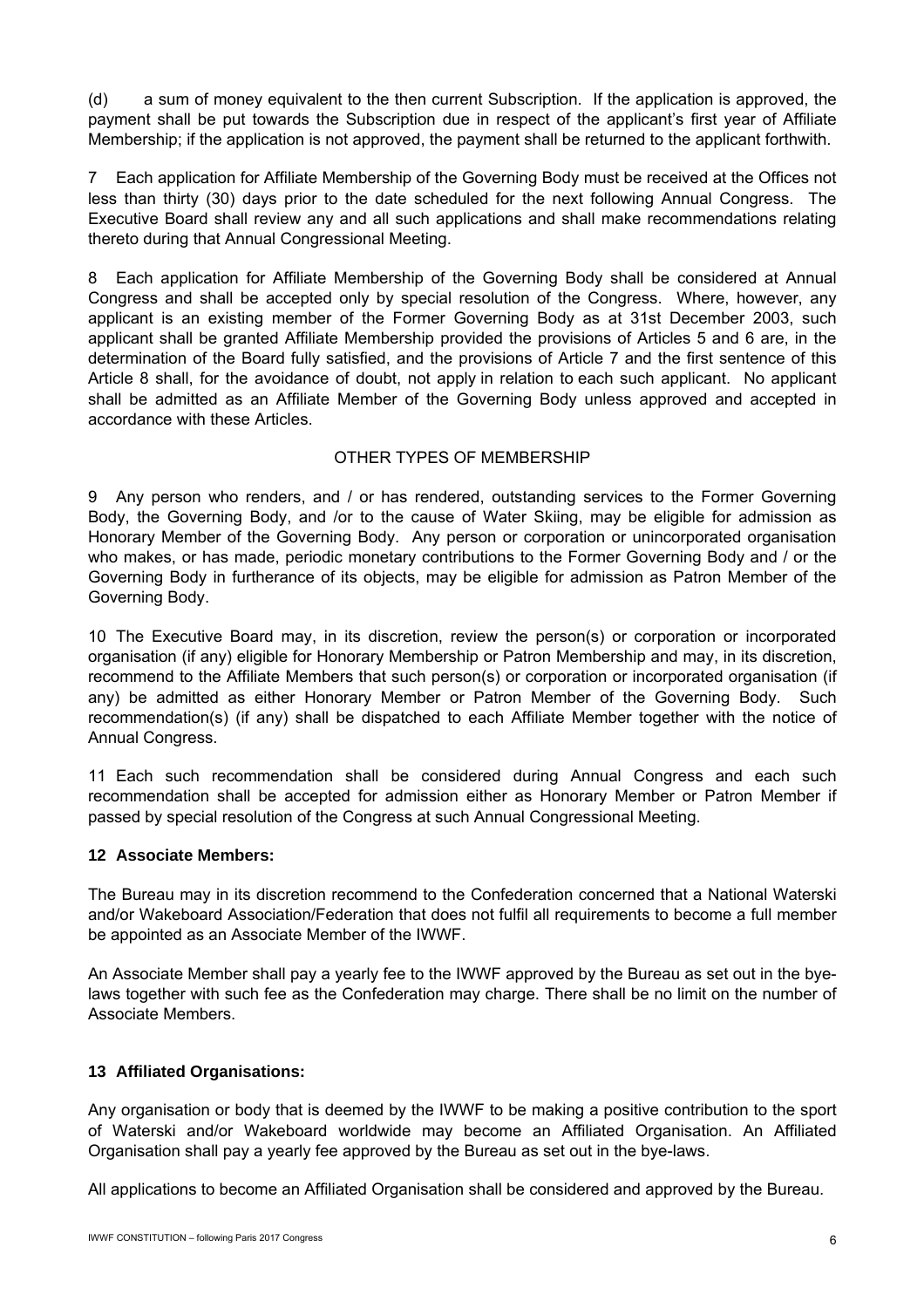### CONTINENTAL CONFEDERATIONS

14 Affiliate Members shall be grouped into Confederations. Each Affiliate Member shall not be a voting member of not more than one (1) Continental Confederation. The Executive Board may from time to time designate further or other geographical areas as Confederations, and/or subdivide or reconstitute existing Confederations.

15 A Continental Confederation shall be established in respect of each Confederation for the purpose of promoting and regulating Water Skiing within its geographical designation. In the event of a dispute as to which Confederation (and therefore Continental Confederation) an Affiliate Member shall belong, the decision of the Executive Board shall be final and binding.

16 Continental Confederations are an integral aspect of the governance and regulatory framework of the Governing Body. Each Continental Confederation shall participate in the administration of the Governing Body via the election of not more than two (2) Confederation Representatives to the Executive Board in accordance with Articles 71(a), 71(b) and 86. Continental Confederations shall thereby assist the Governing Body in implementing the objects of the Governing Body in their respective Regions.

17 Each Continental Confederation shall abide by and apply the provisions of the Handbook and shall observe and implement the Bye-laws and other directives issued by the Executive Board from time to time, and shall be accountable to the Governing Body.

18 Insofar as these Articles and/or the Handbook do not specify or regulate the administrative structure and internal proceedings of each Continental Confederation, the administrative structure and internal proceedings thereof shall be governed by the Articles regulating such structure and proceedings relating to the Governing Body insofar as they are capable of applying.

# RIGHTS OF AFFILIATE MEMBERS

19 Subject always to Articles 27 and 30, each Affiliate Member shall be entitled to have included on the agenda of a Congressional Meeting any matter, motion or proposal in accordance with Article 39.

20 Subject always to the provisions of these Articles, each Affiliate Member shall be entitled to appoint not more than two (2) delegates to attend, speak and vote at Congressional Meetings and any other meetings held under the auspices of the Governing Body. Each Affiliate Member shall be entitled to a minimum of one (1) vote. Subject always to Article 21, one (1) additional vote in respect of each of the following shall be allocated to each Affiliate Member who:

(a) has entered four (4) skiers in the most recent (current) Tournament World Championship;

- (b) has entered four (4) skiers in the most recent Barefoot World Championship;
- (c) has entered four (4) skiers in the most recent Disabled World Championship;
- (d) has entered one (1) team in the most recent Racing World Championship event;

(e) has entered four (4) riders in the most recent Wakeboard or Cable Wakeboard World Championship

(f) has entered four (4) skiers in the most recent Cable World Championship;

(g) has entered two (2) skiers or two (2) riders or one (1) team in the most recent Under 21 or Junior World Championship

(h) has organised an Open World, Under 21, or Junior World Championship event during the last six (6) calendar years to include all of the current calendar year.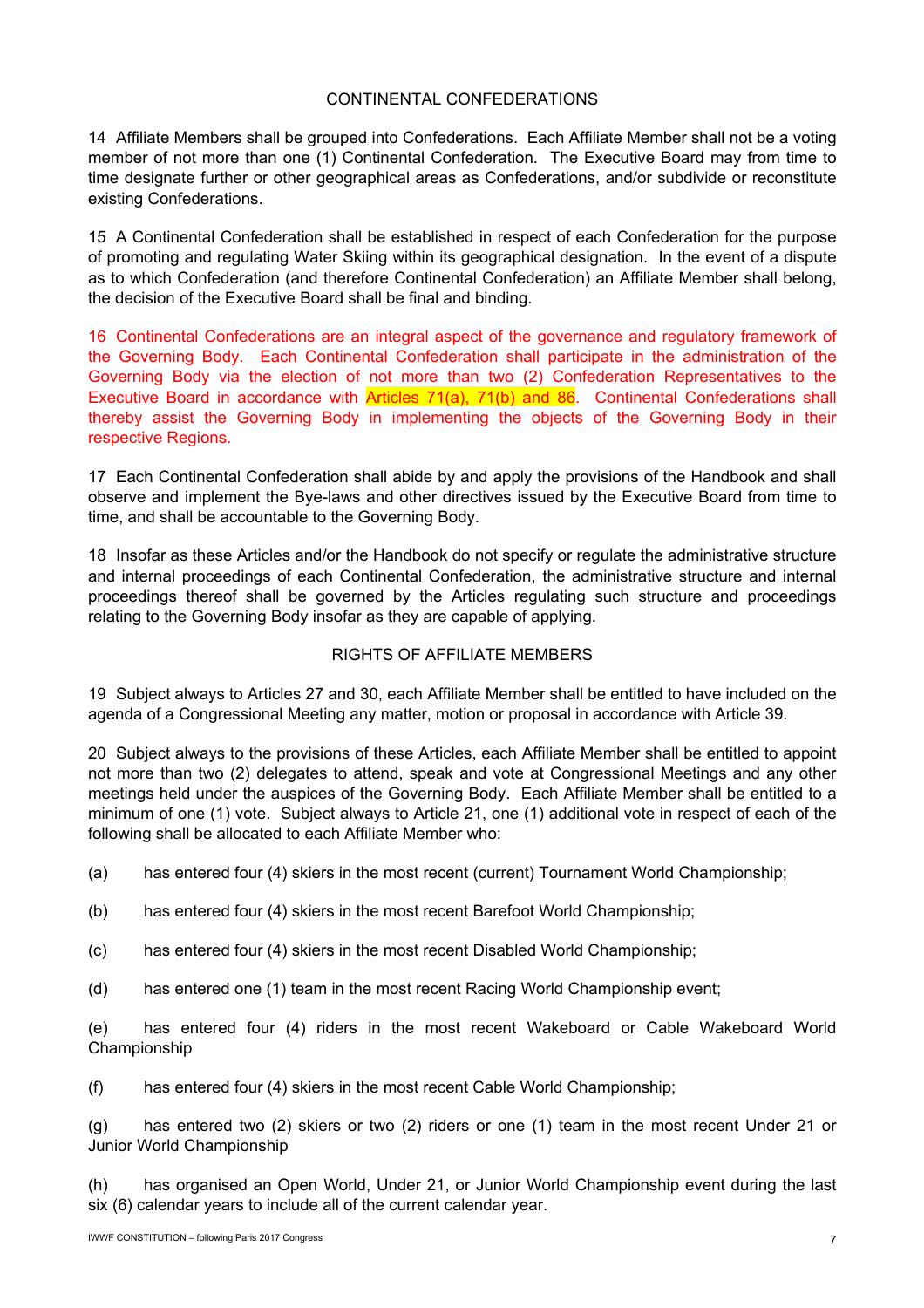(i) has organised an Open Confederation, Under 21 Confederation or Junior Confederation Championship event during the last five (5) calendar years to include all of the current calendar year.

(j) has hosted an IOC recognized, Olympic Games-style event during the last six (6) calendar years to include all of the current calendar year.

(k) is a member of its National Olympic Committee or national sports authority (or equivalent body).

21 Each Affiliate Member shall not have more than a total of twelve (12) votes at any time.

22 The aggregate number of votes to be allocated to each Affiliated Member shall be determined and approved at the commencement of each Congressional Meeting and such allocation of votes shall be valid until the next following Congressional Meeting.

## RIGHTS OF OTHER TYPES OF MEMBERS

23 Honorary Members, Patron Members, and Continental Confederations, Associate Members and Affiliated Organisations shall have the right to receive notice of, and to attend, all Congressional Meetings of the Governing Body, but shall have no right to vote, and unless permitted by the chairperson of the Congressional Meeting, shall have no right to speak. They shall each be entitled to appoint not more than one (1) representative to attend each Congressional Meeting as an observer.

### REPRESENTATION AT CONGRESSIONAL MEETINGS

24 During Congressional Meetings:

(a) an individual may only represent (either as delegate or observer) one Member, and may not speak nor vote on behalf of another Member, other than as a duly appointed proxy, and

(b) each Bureau member shall not be permitted to represent (other than as a duly appointed proxy), in any capacity whatsoever, any Member.

25 A delegate or observer shall, if so required by the chairman of the Congressional Meeting, produce to the Congressional Meeting documentary evidence of such proper appointment.

### SUSPENSION AND TERMINATION OF MEMBERSHIP

26 Any Member may retire from the Governing Body by giving ninety (90) days' advance written notice to the Governing Body to be received at the Offices. Any person ceasing to be a Member for any reason whatsoever shall remain liable for, and shall pay to the Governing Body, any and all monies due from him to the Governing Body at the time of his ceasing to be a Member, or for which he may become liable under the provisions of the Memorandum and / or Articles.

27 Any Affiliated Member who fails to pay the Subscription on or before 30 June in any year shall automatically be suspended from Membership of the Governing Body. It shall remain liable for the Subscription during the period of suspension and may be reinstated by the Executive Board upon full payment of the outstanding Subscription and any surcharge thereon which may be imposed by the Executive Board from time to time. During the period of suspension, the suspended Affiliate Member shall not be entitled to speak or vote at Congressional Meetings (save with the prior written consent of the Executive Board, and only to address that Congressional Meeting on the issue of its suspension), nor participate in the governance of the Governing Body, or World or Confederation Title events sanctioned by, or falling under the auspices of, the Governing Body.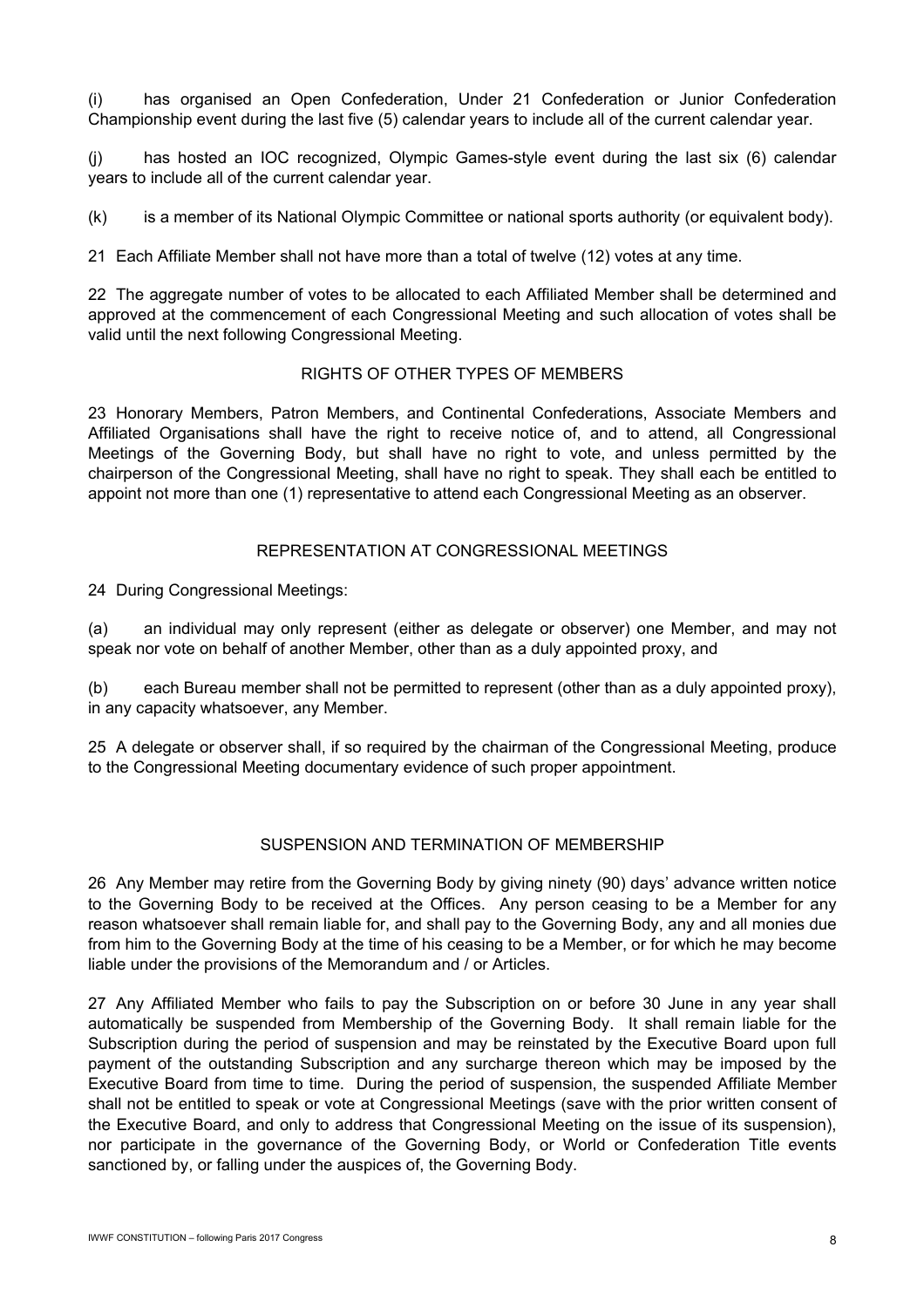28 If a suspended Affiliated Member shall not have paid its arrears of Subscription on or before the end of the calendar year in which its suspension commenced, all rights and privileges under these Articles by virtue of its Membership shall be revoked and its Membership of the Governing Body automatically terminated.

29 Any Affiliate Member whose Membership has been terminated shall, notwithstanding anything to the contrary herein, be entitled to reapply for Affiliate Membership in accordance with these Articles.

30 Any Member who, in the opinion of the Executive Board:

(a) brings, or tends to bring, the Governing Body or Water Skiing or sports in general into disrepute; or

(b) acts in a manner prejudicial to the Governing Body or to Water Skiing in general; or

(c) is guilty of persistent or a material failure(s) to comply with the Memorandum or Articles or any regulations or directives issued pursuant thereto,

shall be liable to suspension or expulsion by special resolution of Congress following the recommendation of the Executive Board (such recommendation to be made at the absolute discretion of the Executive Board). Any such suspension or expulsion shall be effective immediately following the special resolution of Congress. During the period of any suspension, the suspended Member shall not be entitled to speak or vote at Congressional Meetings (save with the prior written consent of the Executive Board, and only to address that Congressional Meeting on the issue of its suspension) nor participate in the governance of the Governing Body, or World or Confederation Title events sanctioned by, or falling under the auspices of, the Governing Body. Notwithstanding such suspension, the suspended Member shall remain liable for payment of the Subscription to the Governing Body.

31 Any period of suspension imposed on any Member (for any reason whatsoever) may be revoked by special resolution of Congress.

# **SUBSCRIPTIONS**

32 Each Affiliate Member and/or Continental Confederation and Patron Member shall pay the Subscription towards the operating costs and expenses of the Governing Body. The scale, rate, amounts, surcharge, mode of payment(s) and other details relating to the Subscription shall be proposed by the Executive Board and presented to Congress for approval by ordinary resolution at Congressional Meeting. The approved Subscription shall be published in the Handbook from time to time.

33 Each application for Affiliate Membership shall be accompanied by the appropriate Subscription applicable at that time.

34 Subscriptions shall be due and payable on or before 30 June in each and every calendar year.

# CONGRESSIONAL MEETINGS

35 The Governing Body shall hold a biennial Congressional Meeting every odd year as its annual general meeting ("**Annual Congress**") at such time and place as may be determined by the Executive Board, and shall specify the meeting as such in the notices calling it.

36 All Congressional Meetings other than Annual Congressional Meetings shall be called Extraordinary Congressional Meetings. Save where otherwise expressly provided for in these Articles, Extraordinary Congressional Meetings shall be conducted in accordance with the proceedings for Annual Congressional Meetings.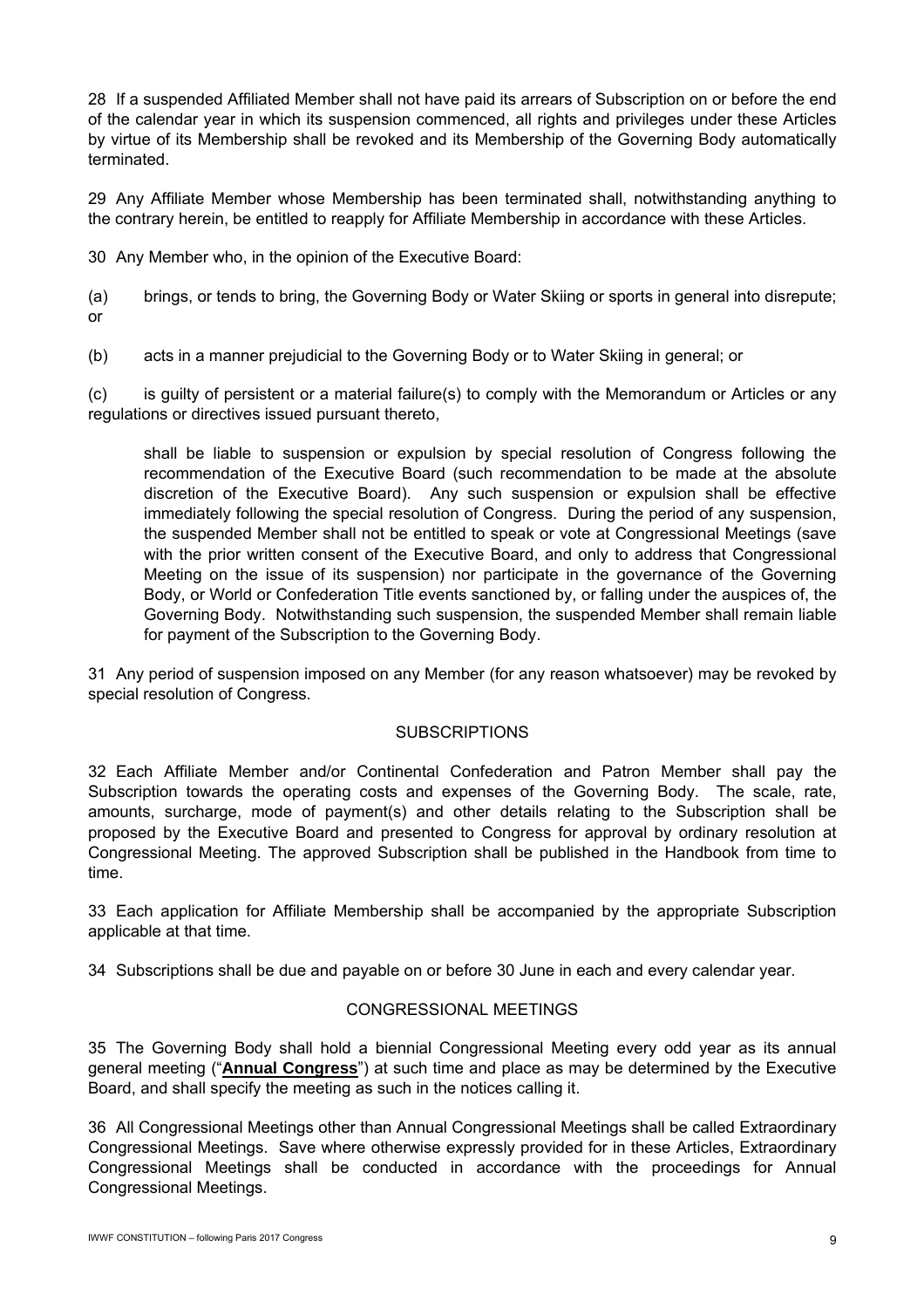37 The Executive Board may, whenever it thinks fit, convene an Extraordinary Congressional Meeting.

38 Extraordinary Congressional Meetings shall also be convened within twenty-one (21) days of receipt at the Offices of a written request to that effect given by Affiliate Members representing not less than ten percent (10%) of the total voting rights of all Members having the right to vote at a Congressional Meeting. Such written request shall state the object(s) and purpose(s) of requisitioning the Extraordinary Congressional Meeting and any resolution or motion to be proposed thereat.

39 Pursuant to Article 19, each Affiliate Member shall be entitled to have included on the agenda of any Congressional Meeting any matter, motion or proposal (hereinafter referred to as the "**Proposal**"). The Proposal shall be accompanied by an explanatory statement of reasonable length, which shall be distributed with the notice of Congressional Meeting. All proposals submitted by an Affiliate Member must be received at the Offices not less than sixty (60) days prior to the date scheduled for the Congressional Meeting at which it is to be discussed.

### NOTICE OF CONGRESSIONAL MEETINGS

40 All Congressional Meetings shall be called by not less than ninety (90) days' written notice but a Congressional Meeting may be called by shorter notice if it is so agreed by Members representing not less than ninety-five percent (95%) of the total voting rights.

41 Every notice calling a Congressional Meeting shall comply with the notice provisions of the Act.

42 Each notice shall specify the time and place of the meeting and the general nature of the business to be transacted thereat (including, but not limited to, calling for nominations for any elections to be held in accordance with these Articles). In the case of an Annual Congressional Meeting, the notice shall specify the Congressional Meeting as such.

43 The only business which shall be transacted at an Extraordinary Congressional Meeting and placed on the agenda shall be:

(a) approval of the minutes of the previous Congressional Meeting, and

(b) consideration of the business for which the Extraordinary Congressional Meeting has been specifically convened.

44 No person shall be entitled to receive notice of Congressional Meeting other than:-

(a) every Member except those Members who have not supplied to the Governing Body an address for the giving of notices to them; and

(b) every Director as duly appointed under these Articles; and

(c) every person being a trustee-in-bankruptcy (or equivalent thereof) of a Member where the Member, but for his bankruptcy (or equivalent thereof), would be entitled to receive notice of the Congressional Meeting; and

- (d) members of each Divisional Council; and
- (e) members of each Committee; and
- (f) the auditor(s) for the time being of the Governing Body; and
- (g) the solicitor(s) for the time being of the Governing Body.

45 Not less than forty-five (45*)* days before the date scheduled for a Congressional Meeting, the agenda of that meeting shall be dispatched to all persons specified in Article 42. The agenda for an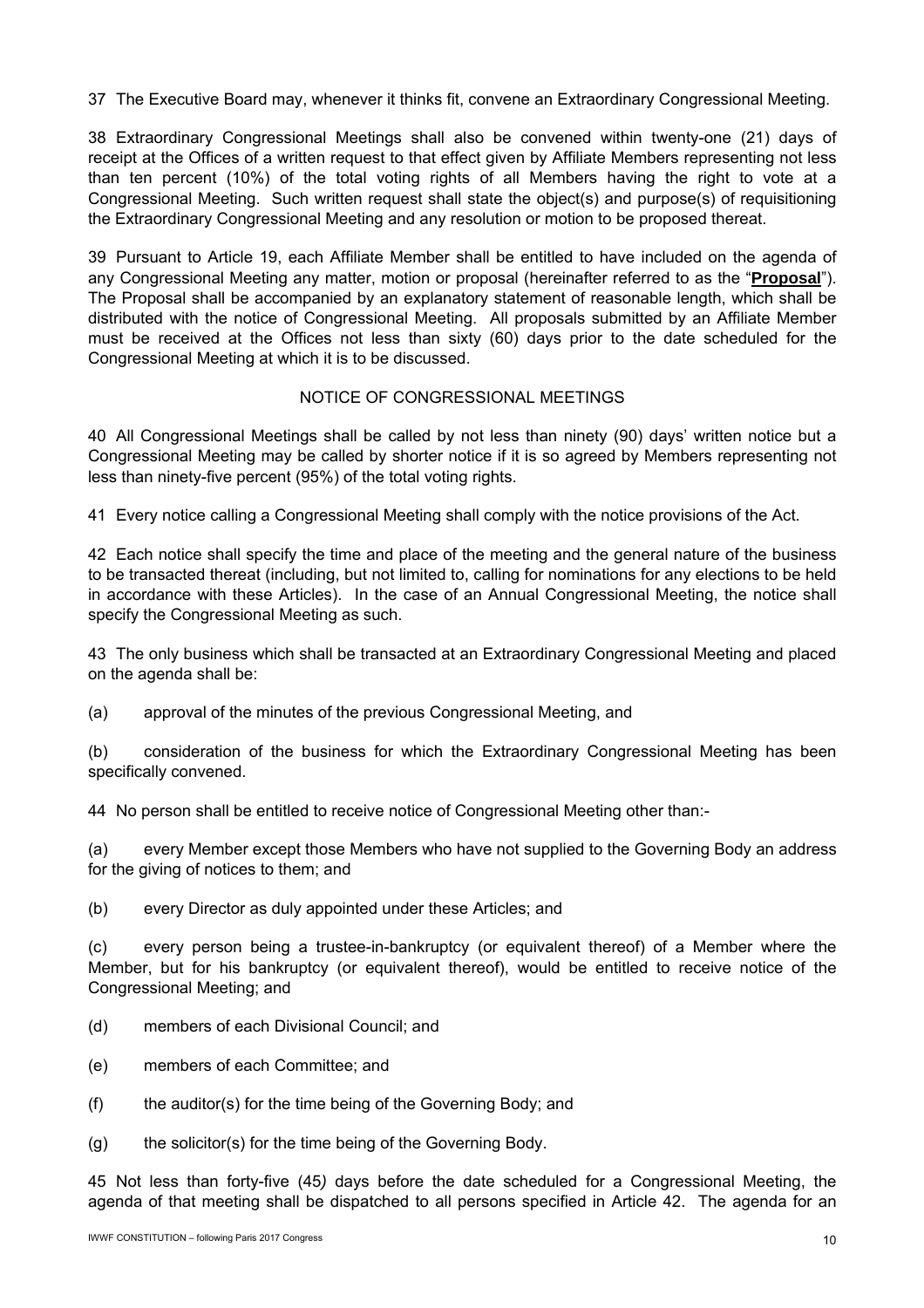Annual Congressional Meeting shall contain (but shall not be limited to) the following (in no order of precedence):

(a) opening of the meeting and President's address;

(b) adoption of the agenda;

(c) determination and allotment of votes;

(d) the appointment of not less than two (2) but not more than three (3) scrutineers from amongst the Members attending that meeting;

(e) minutes of the previous Congressional Meeting and consideration of any matter(s) arising therefrom;

(f) the annual report of the Executive Board;

(g) financial report;

(h) the audited or professionally certified statement of accounts;

(i) details of any applications for Affiliate Membership to be considered;

 $(i)$  to consider recommendations (if any) for admission as Honorary Member or Patron Member;

(k) consideration by Congress of the Executive Board's proposal relating to Subscriptions in accordance with Article 32;

(l) the budget and forward plan for the next period;

(m) notice and details of any Proposal to be considered;

(n) notice and details of any other matters or competent business to be considered;

(o) notice and details of any other competent business to be considered at the Annual Congress.

46 The accidental omission to give notice of any Congressional Meeting to, or the non-receipt of such notice by, any person entitled to receive such notice pursuant to Article 44 shall not invalidate the proceedings at that Congressional Meeting.

47 If elections are to be conducted at an Annual Congressional Meeting, the notice of Annual Congressional Meeting shall specify sufficient details relating thereto.

#### PROCEEDINGS AT CONGRESSIONAL MEETINGS

48 No business may be transacted at any Congressional Meeting, except the adjournment of the Congressional Meeting, unless a quorum is present when the meeting proceeds to business. One-third (⅓) of all Affiliate Members entitled to vote upon the business to be transacted present by virtue of the attendance of their delegates duly and properly appointed in accordance with these Articles shall constitute a quorum.

49 If such quorum is not present within one (1) hour from the time appointed for the Congressional Meeting, or if at any time during a Congressional Meeting, such quorum ceases to be present, the Congressional Meeting shall stand adjourned until a time and place to be scheduled by the Executive Board and notified to the persons entitled to receive notice pursuant to Article 44.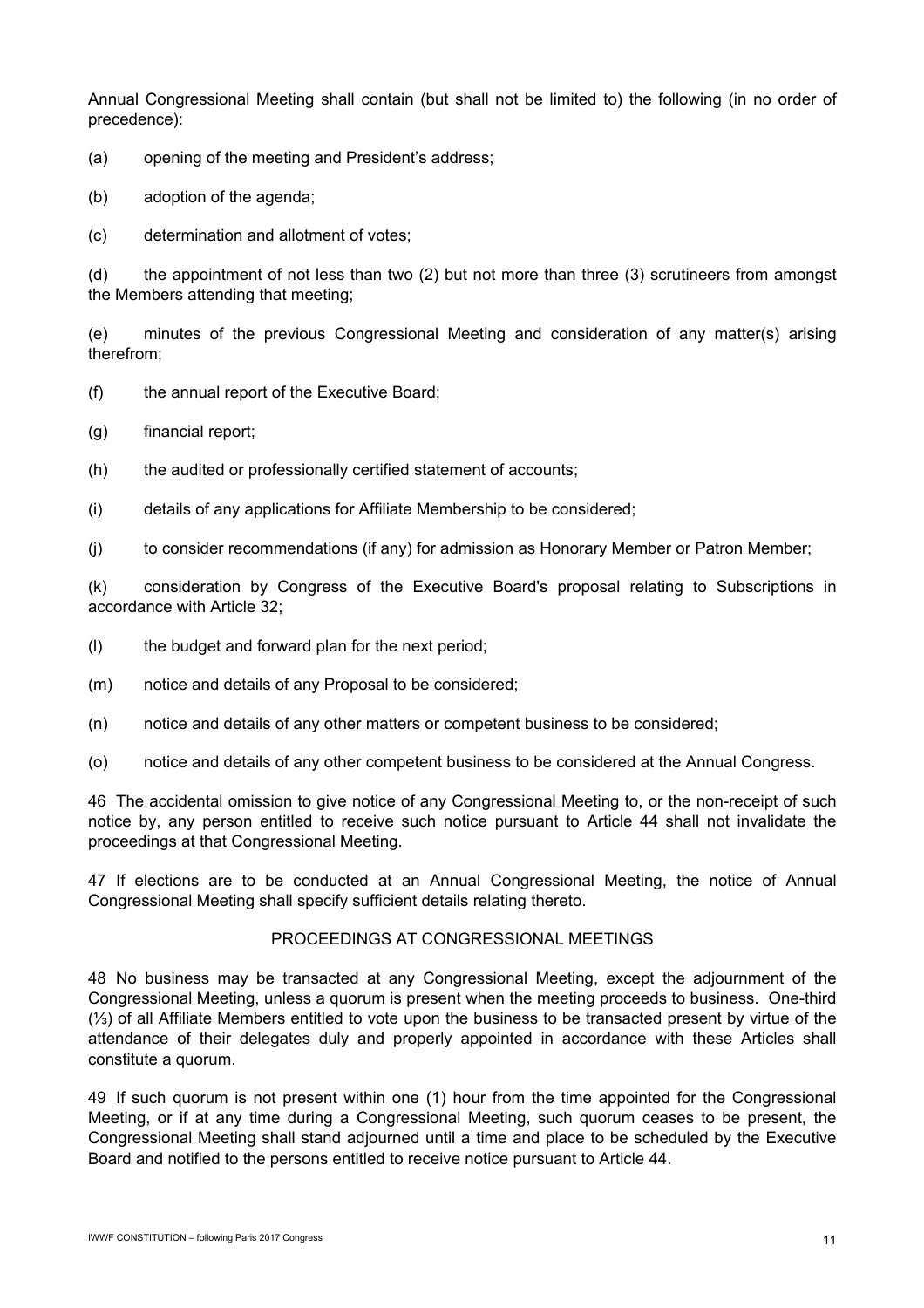50 In respect of each Congressional Meeting, unless otherwise requested by the President, the Executive Board shall appoint a person to preside as chairperson of that Congressional Meeting. Such person shall be appointed by the Executive Board in its discretion, and such appointment shall be notified to the Members entitled to receive notice of Congressional Meetings by inclusion in the agenda for that Congressional Meeting. If the appointed chairperson is not present within fifteen (15) minutes after the time appointed for the Congressional Meeting, one of the Directors shall be appointed by Congress to preside as chairperson. If no Director is present, or if the appointed person declines to take the chair, the Congress shall select one of the Affiliated Member delegates to take the chair.

51 The chairperson shall preside over each Congressional Meeting in the manner set out in the Handbook.

52 Directors shall be entitled to attend Congressional Meetings and unless permitted to do so by the chairman of the Congressional Meeting, shall have no right to address the Congress.

53 A resolution or motion put to the vote of any Congressional Meeting shall be decided on a poll and all resolutions and motions shall be carried by an ordinary resolution unless otherwise expressly specified in these Articles. A secret ballot shall take place only upon request by either:

- (a) the President; or
- (b) not less than two (2) Affiliated Members entitled to attend and vote at such meeting.

54 Unless a secret ballot is duly requested, a declaration by the chairperson that a resolution or motion has been carried or carried unanimously, or by a particular majority, or lost, or not carried by a particular majority and an entry to that effect in the minutes of the meeting shall be conclusive evidence of that fact without proof of the number or proportion of the votes recorded in favour of, or against, the resolution or motion.

55 In the case of an equality of votes, whether on a poll or by secret ballot, the chairperson shall have a casting vote. Chairpersons of Congressional Meeting shall otherwise not be entitled to vote.

56 Members of each Divisional Council and Committee (from time to time constituted) shall be entitled to receive notice of and to attend but shall have no right to vote (other than as a duly appointed proxy), and unless permitted by the chairperson during the Congressional Meeting, shall have no right to address the Congress. Other persons making a positive contribution to Water Skiing worldwide may, at its absolute discretion, be invited by the Executive Board to attend Congressional Meetings as observers but shall have no right to address the Congress unless permitted to do so by the chairperson.

57 At all Congressional Meetings and other meetings held under the auspices of the Governing Body, only the business notified in the agenda shall be transacted.

#### VOTING

58 Affiliate Members shall be entitled to vote, in person or by proxy, in respect of any matter of which due notice has been given and is to be decided at a Congressional Meeting, save to the extent that these Articles provide otherwise.

59 Changes and / or amendments to the Constitution may only be effected by special resolution of Congress.

60 Save where otherwise expressly stated, a resolution shall be deemed to be carried by simple majority of all votes properly recorded and cast at a Congressional Meeting.

61 Except where otherwise expressly stated in these Articles an Affiliate Member may vote for, against or formally register its abstention from voting in respect of any resolution or motion. If an Affiliate Member is absent at the time a vote is taken, or elects not to participate in the voting procedure, its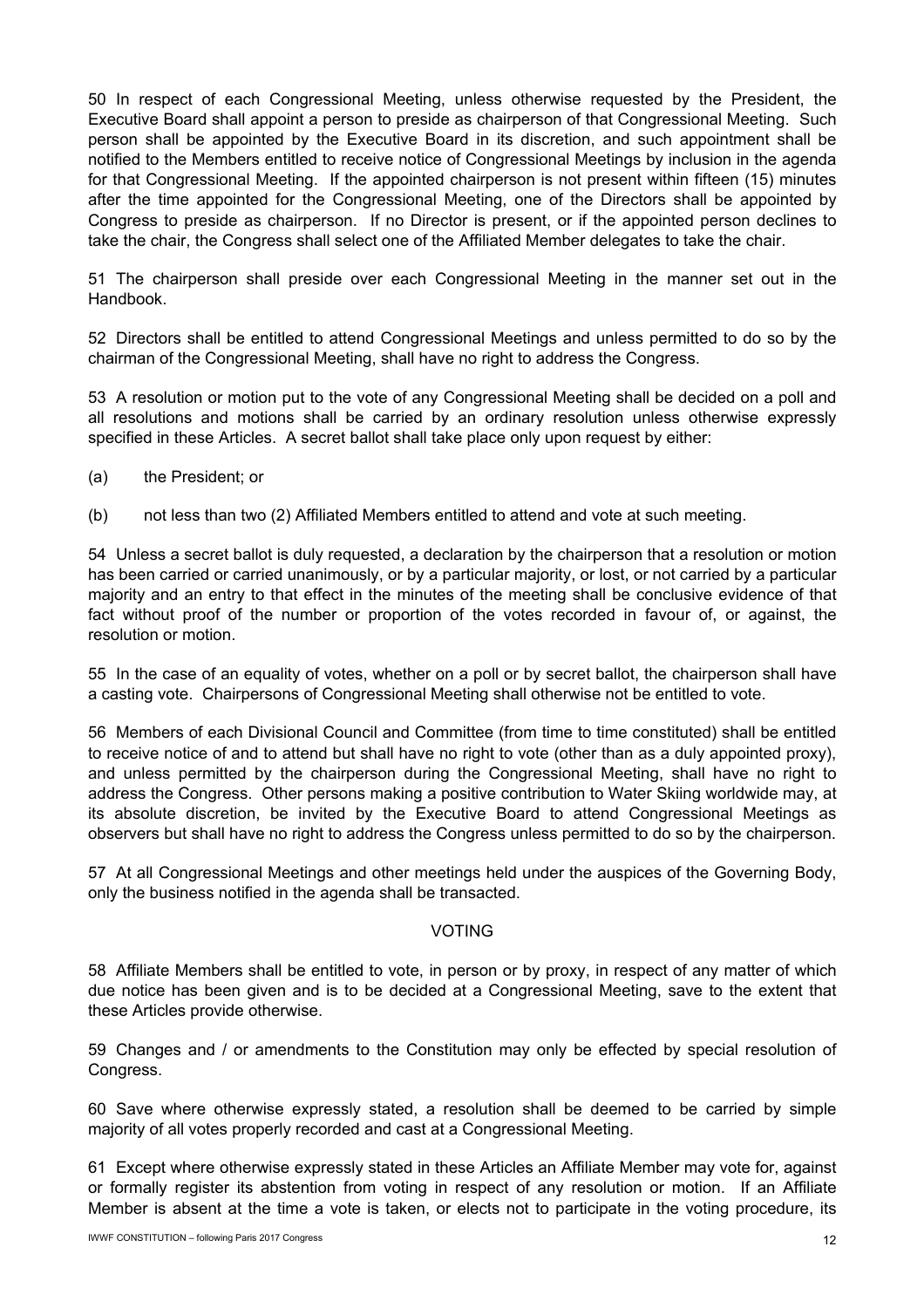position shall not be recorded and taken into account in determining whether or not the resolution or motion has been carried.

62 No objection shall be raised as to the eligibility of any voter except at Congressional Meetings or adjourned Congressional Meetings at which the vote objected to is tendered. Every vote not disallowed at a Congressional Meeting shall be valid. Any objection made in accordance with this Article 62 shall be referred to the chairperson of the Congressional Meeting whose decision shall be final and conclusive.

63 Subject to Article 62, a vote given or a secret ballot requested by the duly authorised delegate(s) of an Affiliate Member shall be valid unless notice was received at the Offices before the commencement of the Congressional Meeting or adjourned Congressional Meeting at which the vote is given or secret ballot requested that such delegate(s) is/are not authorised to vote or request a secret ballot at the said Congressional Meeting or, in the case of a secret ballot taken otherwise than on the same day as the Congressional Meeting or adjourned Congressional Meeting, the time appointed for taking the secret ballot.

### THE EXECUTIVE BOARD

- 64 The Executive Board shall comprise:
- (a) the President;
- (b) the Secretary General;
- (c) the Treasurer;
- (d) two (2) Confederation Representatives from each Continental Confederation;
- (e) one (1) Divisional Council Representative from each Division; and
- (f) two (2) Athletes Commission Representatives as appointed in accordance with these Articles.

65 The Governing Body may, upon the expiry of each Executive Board Term of Office and at Annual Congressional Meeting by special resolution, increase or decrease the number of Directors. The number of Directors at any time shall not be less than twelve (12) but shall not be subject to any maximum.

66 Any vacancy on the Executive Board howsoever occurring may be filled by the Executive Board at its discretion.

67 The Executive Board is responsible for the administration of the Governing Body and has the power to delegate any of its powers, duties or responsibilities as specified under these Articles to any person, and shall be responsible for, and empowered to undertake any of (but not limited to), the following:

- (a) proposing to Congress any modifications and/or amendments to the Constitution;
- (b) publishing and amending the Handbook and the Bye-laws from time to time;
- (c) drawing up a List of Obligations for world titled events;
- (d) considering strategic plans for the future of the Governing Body.

68 The Executive Board shall prepare an annual directors' report, a budget and a forward plan (altogether referred to as the "**Annual Report**") for each twelve (12) month period commencing on the date of incorporation or such other period and commencement date as the Executive Board may decide. The Annual Report shall be presented to Congress at each Annual Congressional Meeting; or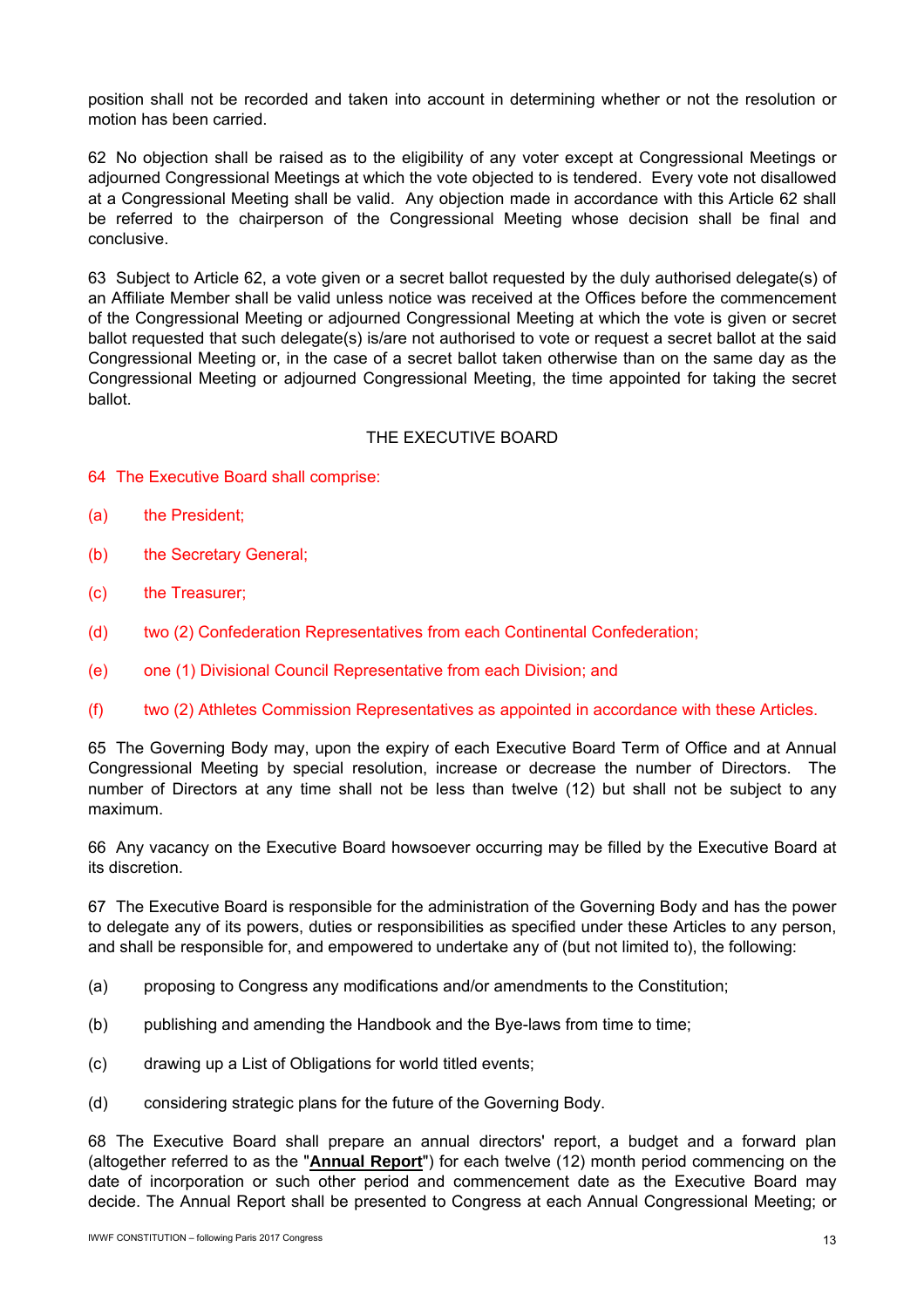where an Annual Congressional Meeting is dispensed with pursuant to the Act for any particular year, the Governing Body shall deliver the Annual Report to each Member in accordance with Article 145.

69 Except where otherwise expressly provided for in these Articles, Directors shall not be entitled to payment for their services but may be reimbursed for expenses incurred in accordance with Article 122.

70 The Executive Board shall meet not less than once every year and shall be responsible and report to the Members at each Congressional Meeting.

### ELECTIONS AND APPOINTMENTS TO THE EXECUTIVE BOARD

71 All elections to the positions of Director of the Executive Board shall take place as follows:

(a) The members of the Bureau, as duly appointed under these Articles, shall be automatically appointed to the Executive Board upon appointment to the Bureau and the Directors who were previously Directors by virtue of their membership of the Bureau shall be simultaneously and immediately removed as Directors serving on the Executive Board; and

(b) Two (2) Confederation Representatives from each Continental Confederation, shall be elected and appointed internally by the Continental Confederation at its annual congressional meeting and shall thereupon be appointed to the Executive Board as above; and

(c) The Divisional Council Representatives, consisting of one (1) from each Divisional Council, shall be elected and appointed internally by the Divisional Council delegates at their annual congress and shall thereupon be appointed to the Executive Board as above; and

(d) The two (2) Athletes Commission Representatives, consisting of no more than one (1) Athletes Commission Representative from any of the Divisions, shall be elected and appointed internally by the Athletes Commission and shall thereupon automatically be appointed to the Executive Board as above.

72 Subject to the provisions of Article 71 above, all members of the Executive Board shall hold office for a term ending at an Annual Congressional Meeting following completion of a period of four (4) years' service in respect of the posts of President, Secretary General and Treasurer, and a period of two (2) years' service in respect of the remaining posts ("**Executive Board Term of Office**"). Following expiry of the Executive Board Term of Office, such persons shall be eligible for re-election to office unless otherwise expressly provided for in these Articles.

#### PRESIDENT EMERITUS

73 Immediately following completion of elections and appointments to the Executive Board at Annual Congress, the Executive Board shall be entitled to nominate one previous President to the office of President Emeritus.

74 Any such nomination by the Executive Board shall be presented to the Congress by the newly elected President during Annual Congressional Meeting and as soon as practicable following completion of the elections.

75 The nominee shall be appointed to the office of President Emeritus by ordinary resolution of Congress.

76 The President Emeritus shall serve for a term of two (2) years commencing on the date of his election following which he shall be entitled to stand for nomination and re-election in accordance with Articles 73 to 75 (inclusive).

77 The President Emeritus shall exercise such powers and authority and shall undertake such duties as the Executive Board may in its absolute discretion determine.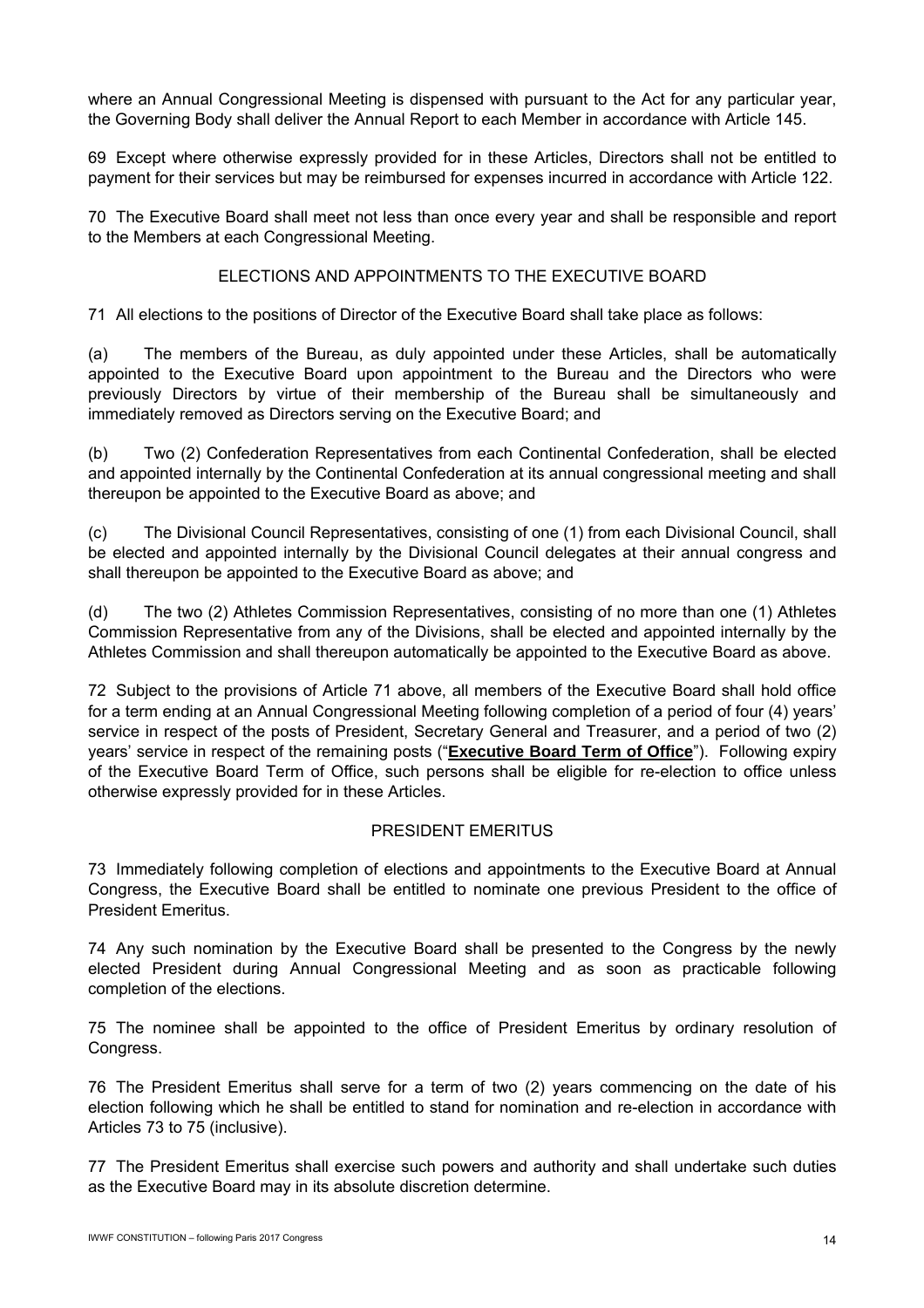### THE BUREAU

78 The Bureau shall comprise the President, the Secretary General, the Treasurer and a maximum of four (4) Confederation Representatives as duly appointed in accordance with Articles 83 & 87.

79 Any vacancy on the Bureau howsoever occurring may be filled by the Executive Board at its discretion.

80 The Bureau shall administer the day-to-day affairs of the Governing Body in accordance with the advice and direction of the Executive Board and shall assume any other duties, tasks or responsibilities delegated or assigned to it by the Executive Board and shall be responsible for, and empowered to undertake any of (but not limited to), the following:

- (a) general administration of the Governing Body, and
- (b) reviewing the progress of the Governing Body, and
- (c) reviewing the policies of the Governing Body, and

(d) marketing and promoting Water Skiing worldwide, and all events falling under the auspices of the Governing Body, and

(e) preparing the Governing Body's annual budget.

81 Except where otherwise expressly provided for in these Articles, all members of the Bureau shall not be entitled to payment for their services but may be reimbursed for expenses incurred in accordance with Article 122.

82 The Bureau shall meet as many times as is necessary for the proper discharge of its duties and shall be responsible and report to the Executive Board and the Members at Annual Congressional Meetings.

# ELECTIONS TO THE BUREAU

83 All elections for the President, the Secretary General and the Treasurer shall be conducted at Annual Congressional Meeting and shall be for a term ending at an Annual Congress following completion of a period of four (4) years' service in respect of the posts of President, Secretary General and Treasurer. ("**Bureau Term of Office**"). Following expiry of the Bureau Term of Office, such persons shall be eligible for re-election to office unless otherwise expressly provided for in these Articles.

84 Nominations for election to the posts of President, Secretary General and Treasurer must be received at the Offices not less than sixty (60) days prior to the date scheduled for the Annual Congressional Meeting at which the elections are to be conducted.

85 No nomination to the Bureau shall be accepted unless:

(a) it is made by Affiliate Members in respect of the post of President, Secretary General and Treasurer; and

(b) a statement signed by the nominee confirming his willingness to stand for election is received at the Offices on or before the closing date for nominations; and

(c) a statement from the nominee is received at the Offices on or before the closing date for nominations confirming either (i) he has no Material Commercial Interest(s) relating to Water Skiing or, (ii) if he does have any such interest(s), then setting out in full the nature and extent of such interest(s). In the event of (ii), such statement shall accompany the agenda for the Annual Congressional Meeting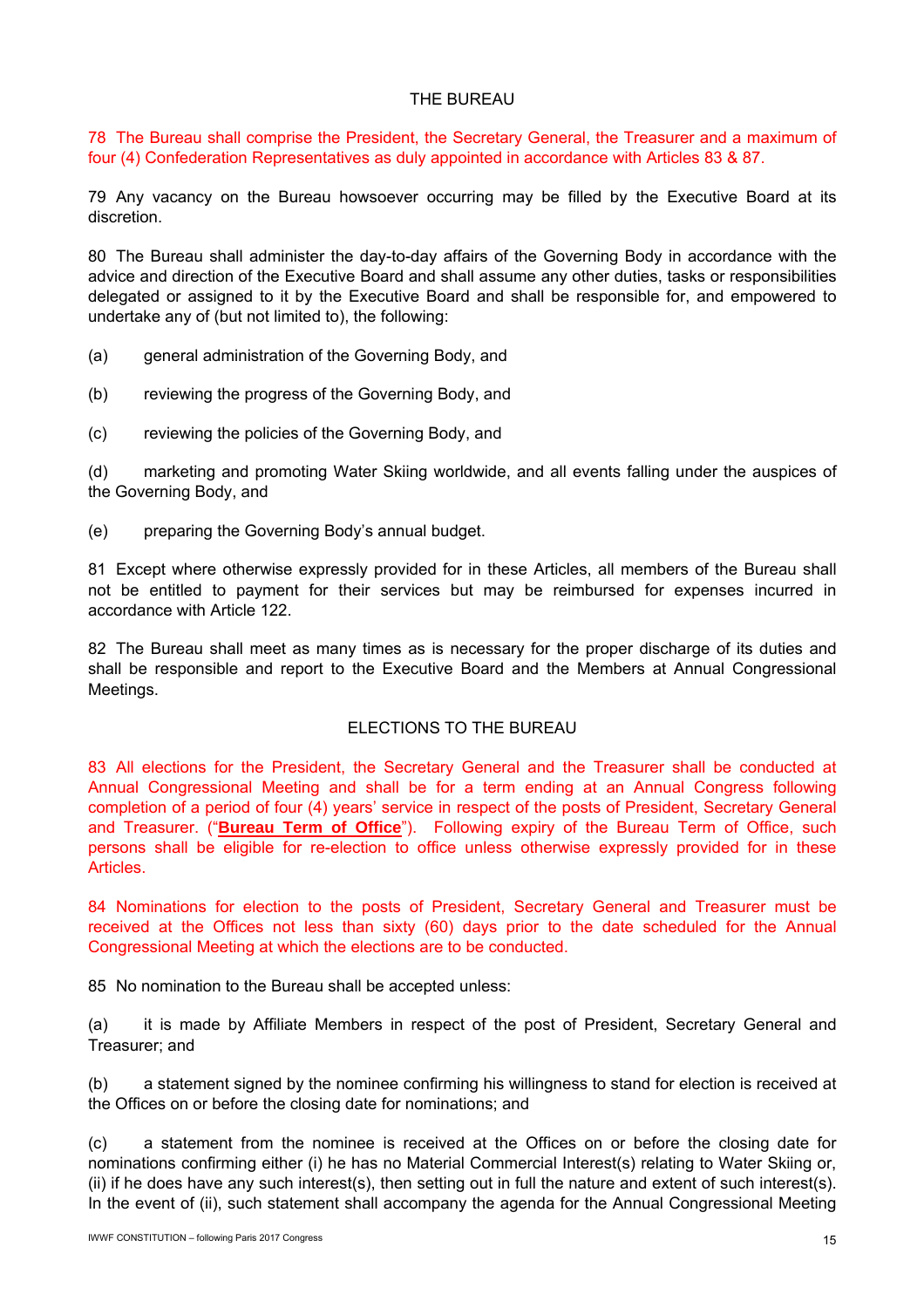at which the elections are to be conducted. In the event of any change to the statement from the nominee regarding such interest(s), the nominee shall notify the Offices of such change not less than thirty (30) days from the date scheduled for the Annual Congressional Meeting and in any event, as soon as practicable.

86 Any nominee for election to the positions of President, Secretary General and Treasurer must have previously been an officer (or equivalent thereof) of the Former Governing Body, Governing Body, a Continental Confederation or an Affiliate Member.

87 Each Continental Confederation not already represented on the Bureau (in the posts of Secretary General or Treasurer) shall be entitled to select one of its Confederation Representatives on the Executive Board to sit on the Bureau.

88 Details of, and information relating to, nominations received at the Offices shall accompany the agenda for the Annual Congressional Meeting at which the elections are to be conducted. These shall comprise the following:

- (a) a full and complete list of accepted nominations;
- (b) any statement(s) made pursuant to Article 85 (c);
- (c) a statement of reasonable length made by each nominator in support of the nomination.
- 89 All elections shall be conducted by secret ballot.

90 The election for the post of President shall be conducted first. If there is only one (1) nominee, such nominee shall be elected President by simple majority of all votes cast. If a simple majority is not attained, the chairperson shall declare that further nominations for the post of President may be received from the floor. If there are two (2) or more contesting nominees for the post of President, the nominee with the higher / highest number of votes shall be declared by the chairperson as the elected President. In the event of a casual vacancy of the post of President, the Executive Board shall appoint a replacement to hold office for the remainder of the Executive Board Term of Office.

91 The election for the post of Secretary General shall be conducted following the election of the President. The election procedure specified in Article 90 shall apply to the election procedure for the post of Secretary General *mutatis mutandis*. If the elected President is also a nominee for the post of Secretary General, he shall automatically be removed from standing for election for the post of Secretary General. In the event of a casual vacancy of the post of Secretary General, the Executive Board shall appoint a replacement to hold office for the remainder of the Term of Office.

92 The election for the post of Treasurer shall follow the election of the Secretary General. The election procedure specified in Article 90 shall apply to the election procedure for the post of Treasurer *mutatis mutandis*. If the elected President and / or the elected Secretary General is / are also nominees for the post of Treasurer, he / they shall automatically be removed from standing for election for the post of Treasurer. In the event of a casual vacancy of the post of Treasurer, the Executive Board shall appoint a replacement to hold office for the remainder of the Term of Office.

93 In the event that there is only one (1) nominee standing for election to an office on the Bureau, the election procedure specified in Article 90 shall apply *mutatis mutandis*. In the event that there are two (2) or more nominees contesting for the same post on the Bureau, the nominee with the higher/highest number of votes shall be declared by the chairperson as elected to that post. If in any ballot two (2) or more nominees contesting for the same post on the Bureau each receive an equal number of votes, the election shall be re-balloted until such time as an election is made.

94 In the event that more than two (2) nominees for the offices of President, Secretary General and Treasurer habitually reside in the same Confederation, only a maximum of two (2) such nominees may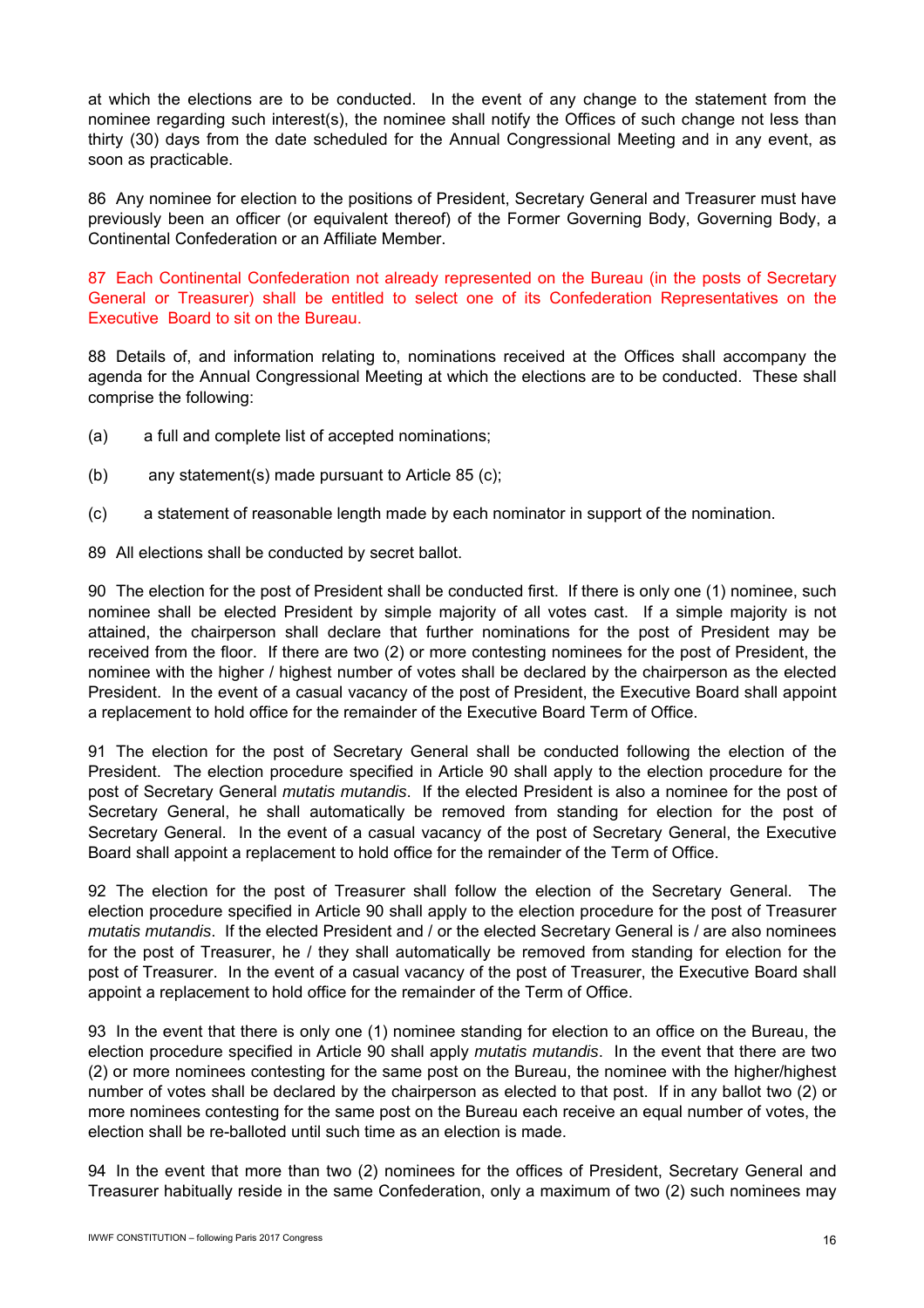be elected to any of these posts at any one time and any and all remaining nominees from the same Confederation shall automatically be excluded from standing for election for any of the above remaining posts (which shall then only include nominees from other Confederations).

95 No more than two (2) members of the Bureau shall be habitually resident in the same Affiliated Member country and no more than three (3) members of the Bureau shall be habitually resident in the same Confederation. For the purposes of determining the habitual place of residence of any person, the Executive Board's decision shall be final and conclusive.

## POWERS OF THE EXECUTIVE BOARD

96 Subject to the provisions of the Act, the Constitution and to any directions given by special resolution of Congress, the business of the Governing Body shall be managed by the Executive Board, who may exercise all the powers of the Governing Body and may pay all such expenses of, and preliminary and incidental to, the promotion, formation, establishment, registration and operation of the Governing Body as it thinks fit.

97 The Executive Board may appoint any person to be the agent of the Governing Body for such purposes and on such conditions as it may determine.

98 The Executive Board may exercise all the powers of the Governing Body to borrow money without limit as to the amount and upon such terms and in such manner as it thinks fit, and to grant any mortgage, charge or standard security over its undertaking, property and uncalled capital, or any part thereof, and to issue debentures, debenture stock and other securities whether outright or as security for any debt, liability or obligation of the Governing Body or of any third party.

99 The Executive Board shall be responsible for ensuring the annual preparation of an audited statement of accounts and balance sheet relating to the Governing Body's activities.

100 The Executive Board shall have the power to, and shall be responsible for, the publication of, and amendments to (if any), the Handbook on an annual basis. The Executive Board shall be responsible for amendments to the Bye-laws from time to time as it shall deem appropriate or necessary. Such amendments are separate and distinct from any amendment to the Constitution, which shall require special resolution of Congress.

101 No alteration of the Constitution and no such direction shall invalidate any prior act of the Directors that would have been valid if that alteration had not been made or that direction had not been given.

#### POWERS OF THE BUREAU

102 Subject to the provisions of the Act, the Constitution and to any directions given by the Executive Board, the day-to-day administration of the Governing Body shall be managed by the Bureau pursuant to Article 80 of these Articles and shall assume any further and / or other duties, tasks or responsibilities delegated or assigned to the Bureau by the Executive Board in accordance with the terms of these Articles.

### DELEGATION OF POWERS BY THE EXECUTIVE BOARD

103 The Executive Board may, as and when it thinks fit, delegate any of their powers, duties and responsibilities to any bodies (including, but not limited to, the Bureau) consisting of one or more of their number and / or individuals who in their sole opinion are considered fit to perform such functions. They may also delegate to any Director such of their power(s) as they consider desirable to be exercised by him. Any such delegation of power(s) or formation of such bodies may be made subject to any conditions the Directors may impose, either collaterally with, or to the exclusion of, their own powers and which may at any time be revoked or altered.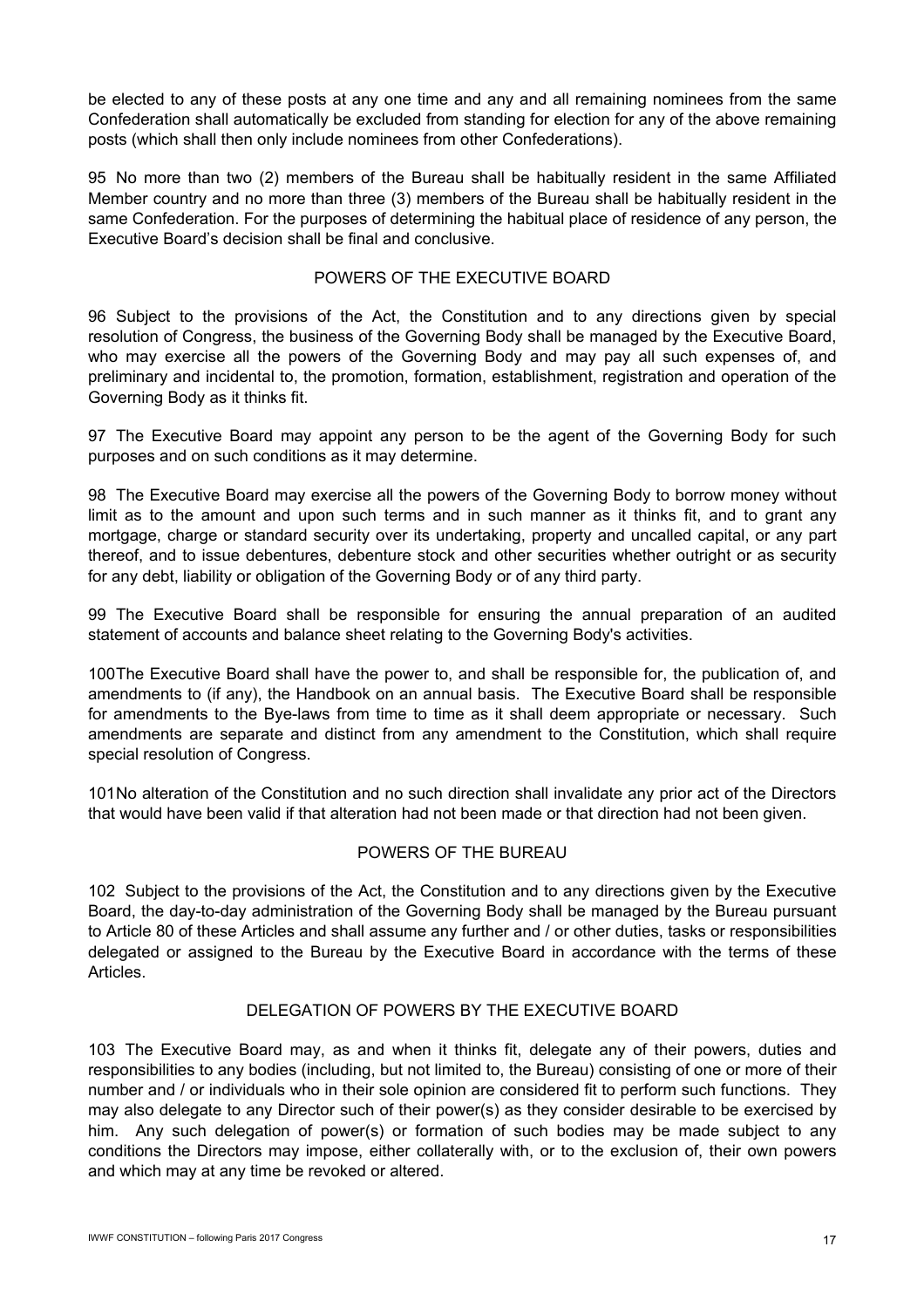### PROCEEDINGS OF THE BUREAU

104 Subject always to Article 103, the Executive Board shall in its absolute discretion prescribe and determine the powers, authority and proceedings of the Bureau.

105 All resolutions and motions arising at Bureau meetings shall be decided by a two-thirds (2/3) majority vote.

# PROCEEDINGS OF EXECUTIVE BOARD MEETINGS

106 Subject always to the provisions of these Articles, the Executive Board may regulate its proceedings as it thinks fit.

107 Any two (2) Directors may, and the President upon request by any two (2) Directors shall, call a meeting of the Executive Board ("**Board Meeting**"). The President shall preside as chairperson at each Board Meeting and issues and questions arising at Board Meetings shall be decided by a simple majority of votes. Each Director shall have one vote and in the event of an equality of votes, the chairperson (subject to Article 111) shall have a casting vote.

108 The quorum for the transaction of the business of the Executive Board shall be a two-thirds (2/3) round-up of those entitled to attend and vote at Board Meetings.

109 In the event that postal votes are sought from the Directors, non-returning of votes on or before the specified deadline shall be treated as an abstention.

110 The continuing Director(s) may act notwithstanding any vacancies in their number, but, if the number of Directors is less than the number fixed as the quorum in Article 108, the continuing Director(s) may act only for the purpose of filling vacancies or for calling a Congressional Meeting.

111 If there is no Director holding the office of President, or if the Director holding it is unwilling to preside, or is not present within fifteen (15) minutes after the time scheduled for the Board Meeting, the Directors present may appoint one of their number to be chairperson of that Board Meeting.

112 All acts undertaken by the Executive Board, a Committee or a Divisional Council, or by a person acting as a Director shall, notwithstanding that it is afterwards discovered that there was a defect in the appointment of any Director or that any of them was disqualified from holding office, or had vacated office, or was not entitled to vote, be as valid as if every such person had been duly appointed and was qualified and had continued to be a Director (where applicable) and had been entitled to vote.

113 A resolution in writing signed by all the Directors entitled to receive notice of a Board Meeting or of a Committee or a Divisional Council shall be as valid and effectual as if it had been passed at a Board Meeting or (as the case may be) a Committee or a Divisional Council meeting duly convened and held and may consist of several documents in the like form each signed by one or more Directors.

114 Save as otherwise expressly provided for in these Articles, a member of the Board, Committee and Divisional Council shall not vote on any resolution concerning a matter in which he has directly or indirectly, a Material Commercial Interest or duty which is material and which conflicts or may conflict with the interests of the Governing Body and / or Water Skiing unless such interest(s) or duty(ies) is / are disclosed to the meeting at which such resolution is to be voted on and the remaining members resolve that such interested member may vote on such resolution or, his interest or duty arises only because the case falls within one or more of the following paragraphs:

(a) the resolution relates to the giving to him of a guarantee, security, or indemnity in respect of money lent to, or an obligation incurred by him for the benefit of, the Governing Body or any of its Members; and/or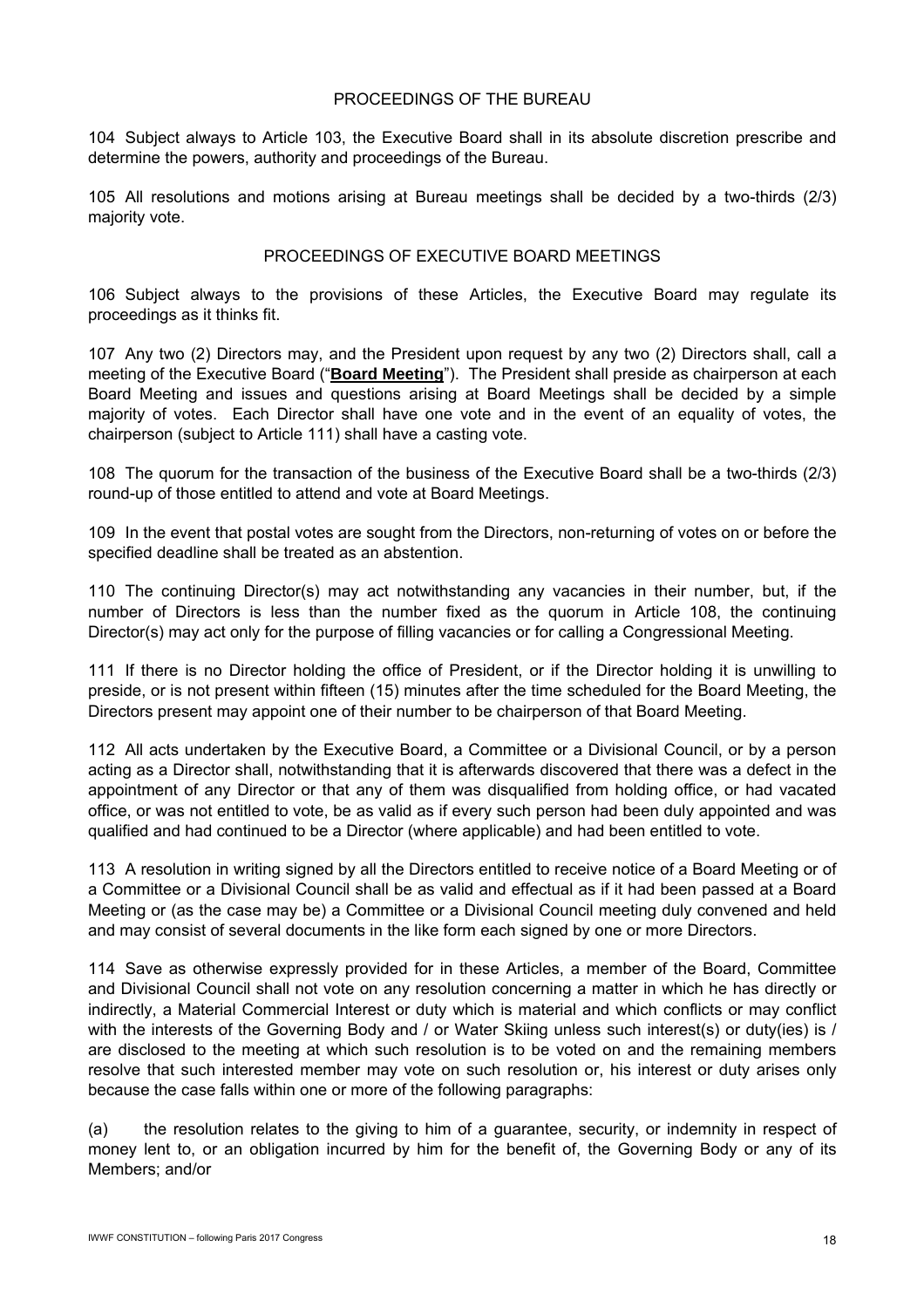(b) the resolution relates to the giving to a third party of a guarantee, security, or indemnity in respect of an obligation of the Governing Body or any of its Members for which the interested member has assumed responsibility in whole or in part and whether alone or jointly with others under a guarantee or indemnity or by the giving of security.

For the purposes of this Article 114, any interest of a person who is connected with a member shall be treated as an interest of that member.

115 A Director shall not be counted in the quorum present at a Board Meeting in relation to any matter on which he is not entitled to vote.

116 If any question arises at a Board Meeting or a Committee or a Divisional Council meeting as to the right of a Director or Committee or a Divisional Council member to vote, the question may, before the conclusion of the Board Meeting or Committee or Divisional Council meeting, be referred to the voting members of such Board Meeting or meeting and their ruling shall be final and conclusive.

117 A Director may vote for, against or formally register its abstention from voting in respect of any matter put before the Executive Board. If any Director is absent at the time a vote is taken, or elects not to participate in the voting procedure, its position shall not be recorded nor taken into account in determining whether or not the vote has been carried.

118 A Director shall vacate office if:

(a) he ceases to be a Director by virtue of any provision of the Act or he becomes prohibited by law (whether English or otherwise) from being a director; or

(b) he becomes bankrupt or makes any arrangement or composition with his creditors generally (whether in England or otherwise); or

(c) he is, or may be, suffering from mental disorder and either:

(i) he is admitted to hospital in pursuance of an application, or the equivalent of this application in any other jurisdiction, for admission for treatment under the Mental Health Act 1974; or

(ii) an order is made by a court having jurisdiction (whether in England or elsewhere) in matters concerning mental disorder for his/her detention or for the appointment of a receiver or other person to exercise powers with respect to his / her property or affairs; or

(d) he resigns his office by three (3) months' advance written notice to the Governing Body to be received at the Offices; or

(e) he brings, or tends to bring, the reputation of Water Skiing and / or the Governing Body into disrepute in the opinion of a duly convened Congressional Meeting at which a special resolution is passed to remove such Director; or

(f) he shall, for more than six (6) consecutive months, have been absent without permission of the Executive Board from his duties and responsibilities as Director and the Executive Board resolves that his office be vacated; or

(g) has been convicted of a criminal offence and sentenced to a period of imprisonment in any jurisdiction.

119 It is recommended that the President, Secretary General and Treasurer shall, unless elected for a further Term of Office in accordance with Article 118, vacate office after serving three (3) consecutive four year Terms of Office.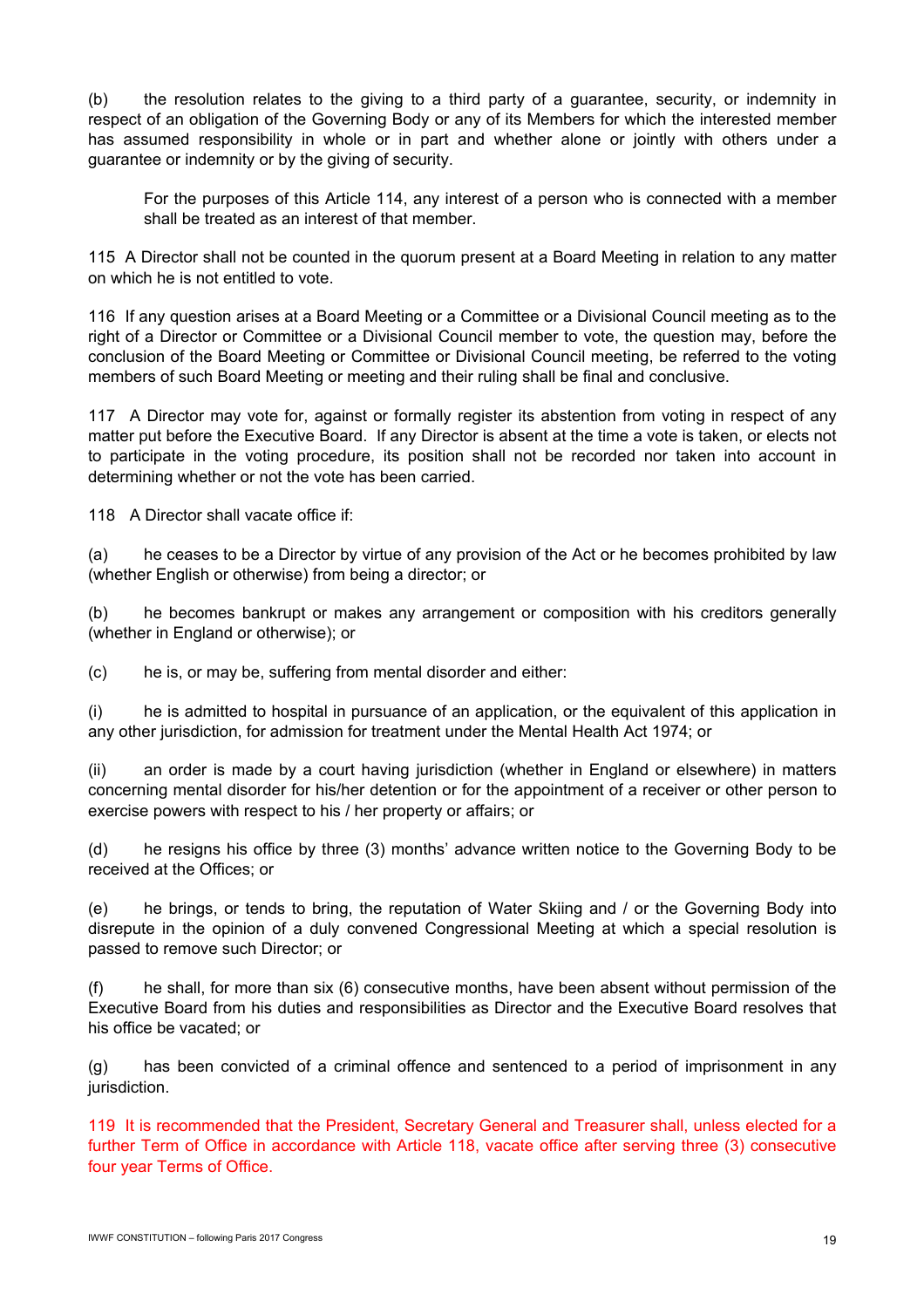The Confederation Representatives (usually the President & Secretary General of the Confederation), being elected by their Confederations, shall serve as many Terms of Office as the Statutes of their Confederations allow.

The Divisional Council Representatives, being elected by the Divisional Councils, shall serve as many Terms of Office as their Council decides. There is no specific limit.

The Athlete Representatives, being elected by the Athletes, shall serve as many Terms of Office as their peers decide. There is no specific limit.

It is RECOMMENDED that the upper age limit for any member of the Executive Board and Councils should be 80 years of age.

120 Any Director may be nominated for re-election for such further Bureau Term of Office or Executive Term of Office ("Term of Office") notwithstanding anything to the contrary in these Articles if a special resolution is passed to that effect at the Annual Congressional Meeting immediately preceding the expiry of his last consecutive Term of Office. In the event that such resolution is passed, the Director concerned may then be nominated for re-election at the following Annual Congressional Meeting pursuant to the provisions of these Articles. Any Director, other than the President, Secretary General or Treasurer, having served the maximum Term of Office is immediately eligible for nomination as President, Secretary General or Treasurer.

121 The President shall be entitled to invite one representative from each Confederation sub-region that is not already represented on the Executive Board to attend Executive Board meetings as an observer. All such observers shall not have the right to vote, and shall not, unless invited to by the Executive Board, have the right to speak.

### REMUNERATION OF DIRECTORS

122 Directors shall not be entitled to remuneration for their services but may be reimbursed for expenses incurred in undertaking legitimate work for, or on behalf of, the Governing Body and in accordance with the criteria for expenses prescribed by the Executive Board from time to time. Expenses not approved in advance by the Executive Board shall be borne personally by the Director(s) concerned.

#### DIRECTORS' INTERESTS AND APPOINTMENTS

123 Each Director shall be obliged to disclose all material interests he has or may have in any matter to be discussed or any business to be transacted. Provided that he has disclosed to the Executive Board the full nature and extent of any such material interest(s), a Director, notwithstanding his office:

(a) may be a party to, or otherwise interested in, any transaction or arrangement with the Governing Body or in which the Governing Body is otherwise interested; and / or

(b) may be a Director or other officer of, or employed by, or be a party to any transaction or arrangement with, or otherwise interested in, any body corporate promoted by the Governing Body or in which the Governing Body is otherwise interested; and / or

(c) shall not, by reason of his office, be accountable to the Governing Body for any benefit which he derives from any such office or employment or from any such transaction or arrangement or from any interest in any such body corporate and no such transaction or arrangement shall be liable to be avoided on the ground of any such interest or benefit.

124 For the purposes of Article 123: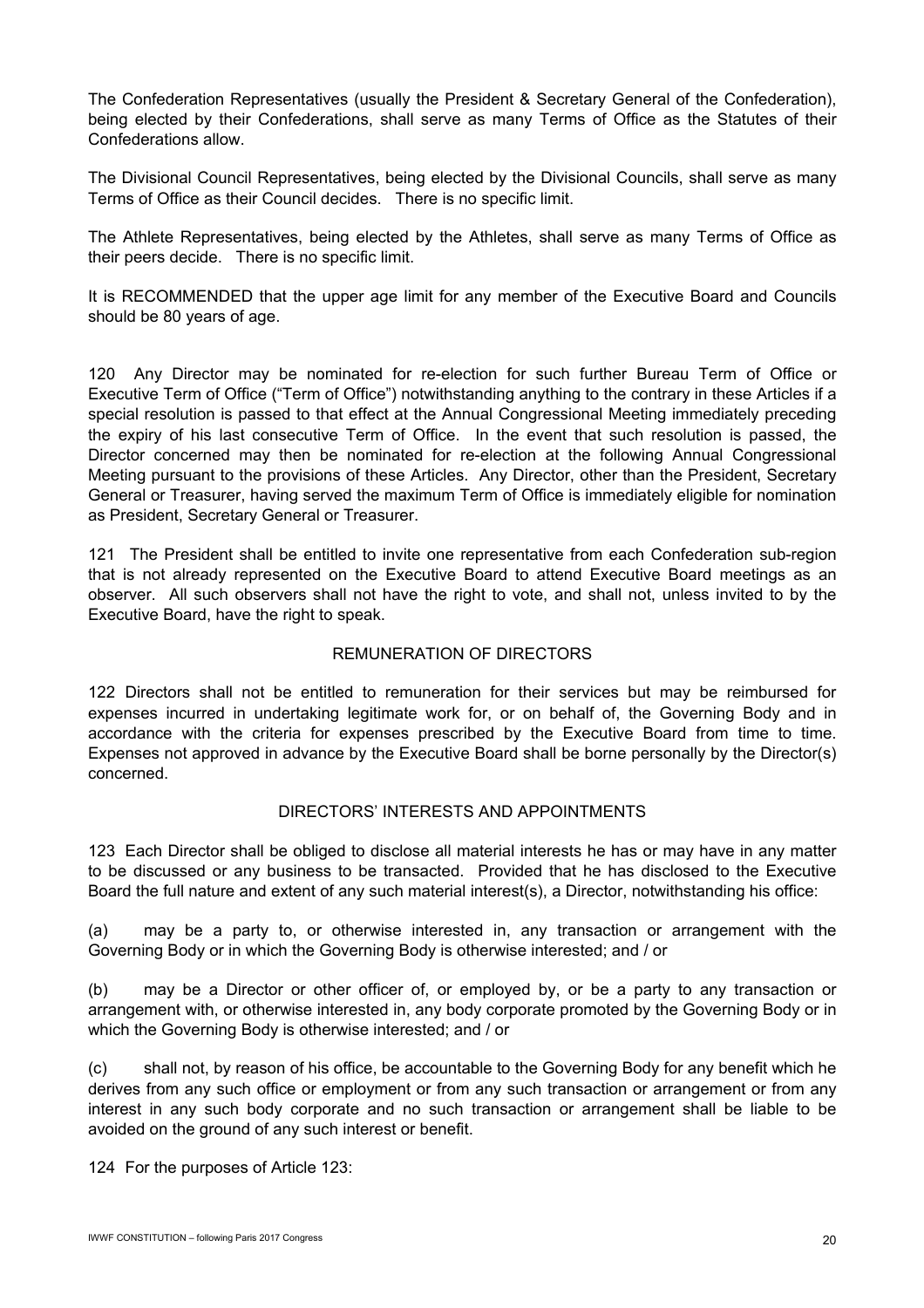(a) a general notice given to the Executive Board that a Director is to be regarded as having an interest of the nature and extent specified in the notice in any transaction or arrangement in which a specified person or class of persons is interested, shall be deemed to be a disclosure that the Director concerned has an interest in any such transaction of the nature and extent so specified; and

(b) an interest of which a Director has no knowledge of, and of which it is unreasonable to expect him to have knowledge of, shall not be treated as a material interest of his.

## DIVISIONAL COUNCILS

125 Each Divisional Council shall be responsible for the administration, officiating of competitions and technical development of its respective Division subject to the Bye-laws. Divisional Councils shall carry out such other duties as may be prescribed or determined by the Executive Board and set out in the Handbook, and shall be accountable to, and report to, the Executive Board from time to time and upon written request by the Executive Board.

126 The duties & proceedings, composition & voting and frequency of meetings for each Divisional Council shall be set out by the Executive Board in the Byelaws.

127 Each Divisional Council shall appoint a Divisional Council Representative onto the Executive Board in accordance with the terms of these Articles.

128 Each Divisional Council shall elect and appoint from its members a chairperson to preside over Divisional Council meetings.

### TELEPHONIC MEETINGS OF THE EXECUTIVE BOARD, BUREAU, COMMITTEES AND DIVISIONAL **COUNCILS**

129 Board Meetings and Committee and Divisional Council meetings may be conducted by means of telephone, video conferencing or similar communication media ("**Telephonic Meeting**"**)**. Participation in Telephonic Meetings shall be deemed to constitute the presence in person of such participant at such meeting. The location of each Telephonic Meeting shall be deemed to be the place at which the chairperson of that meeting is located at the time of commencement of that meeting.

130 At the commencement of each Telephonic Meeting, each participant must acknowledge his presence for the purpose(s) of the Telephonic Meeting to all the other participants.

131 A Director or Committee and Divisional Council member may not leave the Telephonic Meeting by disconnecting his telephone or other communications media unless he has previously obtained the express consent of the chairperson of that meeting. A Director or Committee and Divisional Council member shall be conclusively presumed to have been present and to have formed part of the quorum at all times during the Telephonic Meeting unless he has previously obtained the express consent of the chairperson to leave the meeting as aforesaid.

132 Minutes of the proceedings of each Telephonic Meeting shall be conclusive evidence of such proceedings and of the observance of all necessary formalities if certified as correct by the chairperson of each such meeting.

# ELECTRONIC-MAIL BALLOT VOTING

133 The Executive Board, the Councils, Commissions and Committees may vote by way of electronicmail balloting. A quorum comprising two-thirds (2/3) rounded-up of those entitled to attend and vote at the Meetings must respond including specific declarations of abstention. The non-returning of a vote on, or before, the specified date shall be treated as an abstention and ignored for the purpose of voting. A decision shall be made by simple majority of the actual votes cast. The specified date shall not be less than ten (10) whole days from the date of the originating requested vote.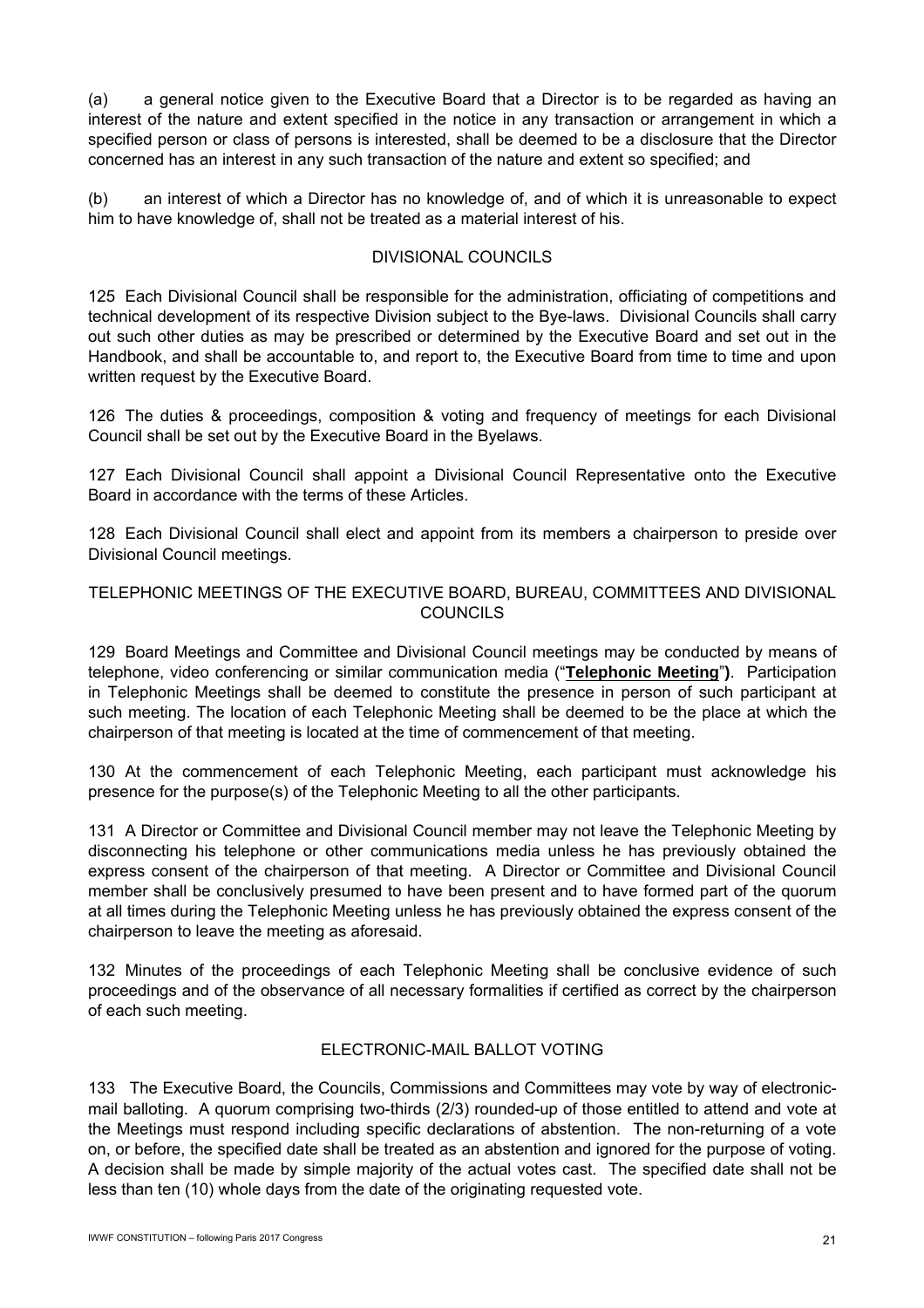### MINUTES

134 The Executive Board, Committees and Divisional Councils shall ensure that minutes are recorded and books kept in relation to:-

(a) all appointments made; and

(b) all of the names of the Directors or any Committee or Divisional Council members; and

(c) all resolutions and proceedings at all such meetings of the Executive Board, Committees and / or Divisional Councils, such minutes shall include details of those present, the location, the time and the date of the meeting.

135 The minutes of any meeting, if signed by the chairperson of such meeting, or by the chairperson of the next succeeding meeting, shall be conclusive evidence without any further proof of the facts therein stated.

### EXECUTIVE DIRECTOR

136 Subject to the provisions of the Act, the Executive Board may appoint an Executive Director who shall be employed by the Governing Body for such term and on such conditions as it may think fit. The Executive Director shall perform the day to day administration and management of the Governing Body and such other tasks as the Executive Board shall determine from time to time.

### COMPANY SECRETARY

137 Unless otherwise appointed by the Executive Board (for such term and upon such conditions as it may think fit), the Secretary General shall also act as company secretary in accordance with the provisions of the Act. The company secretary may be replaced by the Executive Board in its discretion. The Executive Board may from time to time appoint an assistant or deputy company secretary, and any person so appointed may act in place of the company secretary if there is no company secretary or no company secretary capable of acting.

# MANAGEMENT AND OTHER EMPLOYEES

138 The Executive Board may, at its discretion, appoint, remove or suspend such managers, officers, clerks, secretaries, agents or servants whether for permanent, temporary or special services, as it may from time to time think fit, and shall determine their powers, duties and responsibilities.

# THE SEAL

139 The Executive Board shall provide for the safe custody of the seal, which shall only be used by the authority of the Executive Board or of any Committee or Divisional Council previously authorised by the Executive Board in that behalf. Every instrument to which the seal is affixed shall be signed by a Director and shall be countersigned by the company secretary or by a second Director or by some other person appointed by the Executive Board for the purpose, and in favour of any purchaser or person *bona fide* dealing with the Governing Body, such signature shall be conclusive evidence of the fact that the seal has been properly affixed.

# **ACCOUNTS**

140 The Executive Board shall ensure that proper accounting records are kept in accordance with section 221 of the Act.

141 The accounting records shall be kept at the Offices or, subject to section 222 of the Act, at such other place or places as the Executive Board thinks fit, and shall always be open to inspection by the Directors.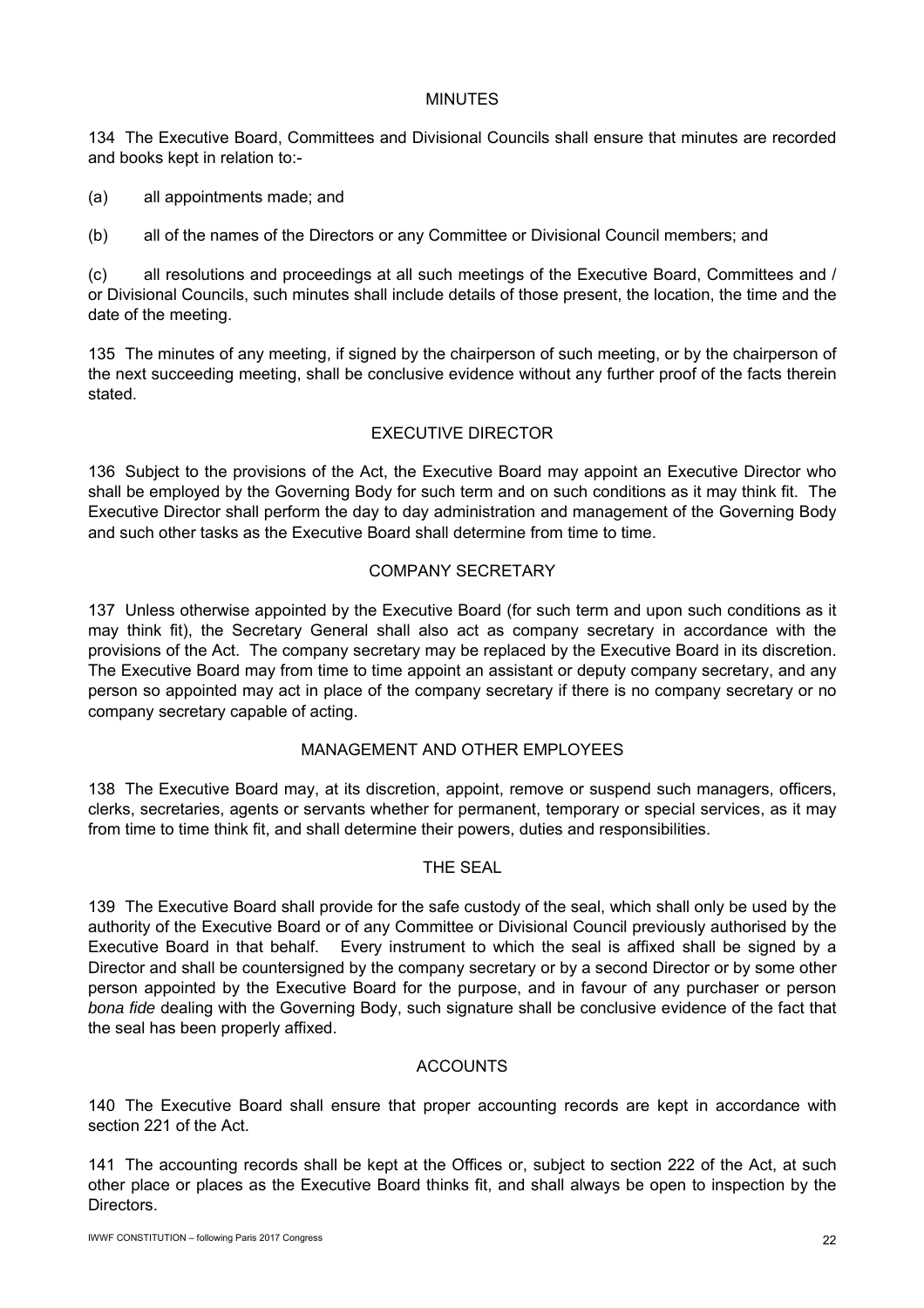142 The Executive Board shall from time to time determine whether and to what extent and at what times and places and under what conditions or regulations the accounts and books of the Governing Body or any of them shall be open to inspection by Members. No Member shall have any right to inspect any account or book or document of the Governing Body except as conferred by statute, or authorised by the Executive Board or by Congressional Meeting, or pursuant to these Articles.

143 At each Annual Congressional Meeting, the Executive Board shall present to Congress a proper income and expenditure account for the period since the last preceding account (or in the case of the first account, since the incorporation of the Governing Body) made up to 31 December in every year, together with a proper balance sheet made up to the same date.

144 A copy of every balance sheet (including every document required by law to be annexed thereto) which is to be presented to Congress at each Annual Congressional Meeting, together with a copy of the Annual Report shall be sent to every Member and Director not less than thirty (30) days prior to the date scheduled for the Annual Congressional Meeting. Provided that this Article 144 shall not require a copy of those documents to be sent to any person of whose address the Governing Body is not aware.

145 The Executive Board shall ensure that the annual statement of accounts and balance sheet be prepared as soon as practicably possible after the financial year end to which the accounts relate, and in any event not later than six (6) months from the financial year end. In the event of an Annual Congressional Meeting not being scheduled within nine (9) months of preparation of the accounts and balance sheet, the Executive Board shall arrange for a full copy of the profit and loss account, balance sheet and Annual Report to be dispatched to all Members not later than thirty (30) days thereafter. Notwithstanding this procedure, such accounts shall be tabled for the inspection of the Members at the next following Annual Congressional Meeting.

# AUDIT / ACCOUNTANT'S REPORT

146 The Executive Board shall ensure that the accounts of the Governing Body are examined, and the correctness of the income and expenditure account and balance sheet ascertained, by one or more properly qualified accountant or accountants not less than once in every year.

#### **NOTICES**

147 Any notice to be given to, or by, any person pursuant to these Articles (including but not limited to, notices calling a Board Meeting or Congressional Meeting) may be delivered personally or sent by firstclass prepaid post to the registered address. Notice may be in writing or in any form of electronic communication whereby proof of receipt can be established.

148 Where a notice is sent by post, service of the notice shall be deemed to be effected by properly addressing, prepaying and posting a letter containing the notice and proof that an envelope containing a notice was properly addressed, prepaid and posted shall be conclusive evidence that the notice was given.

#### WINDING-UP AND DISSOLUTION

149 Paragraphs 8 and 9 of the Memorandum relating to the winding-up and dissolution of the Governing Body shall have effect as if the provisions thereof are repeated in these Articles.

#### **INDEMNITY**

150 Subject to the provisions of the Act but without prejudice to any indemnity to which a Director may otherwise be entitled, every Director or other officer of the Governing Body shall be indemnified out of the assets of the Governing Body against any liability incurred by him in defending any proceedings, whether civil or criminal, in which judgment is given in his favour or in which he is acquitted or in